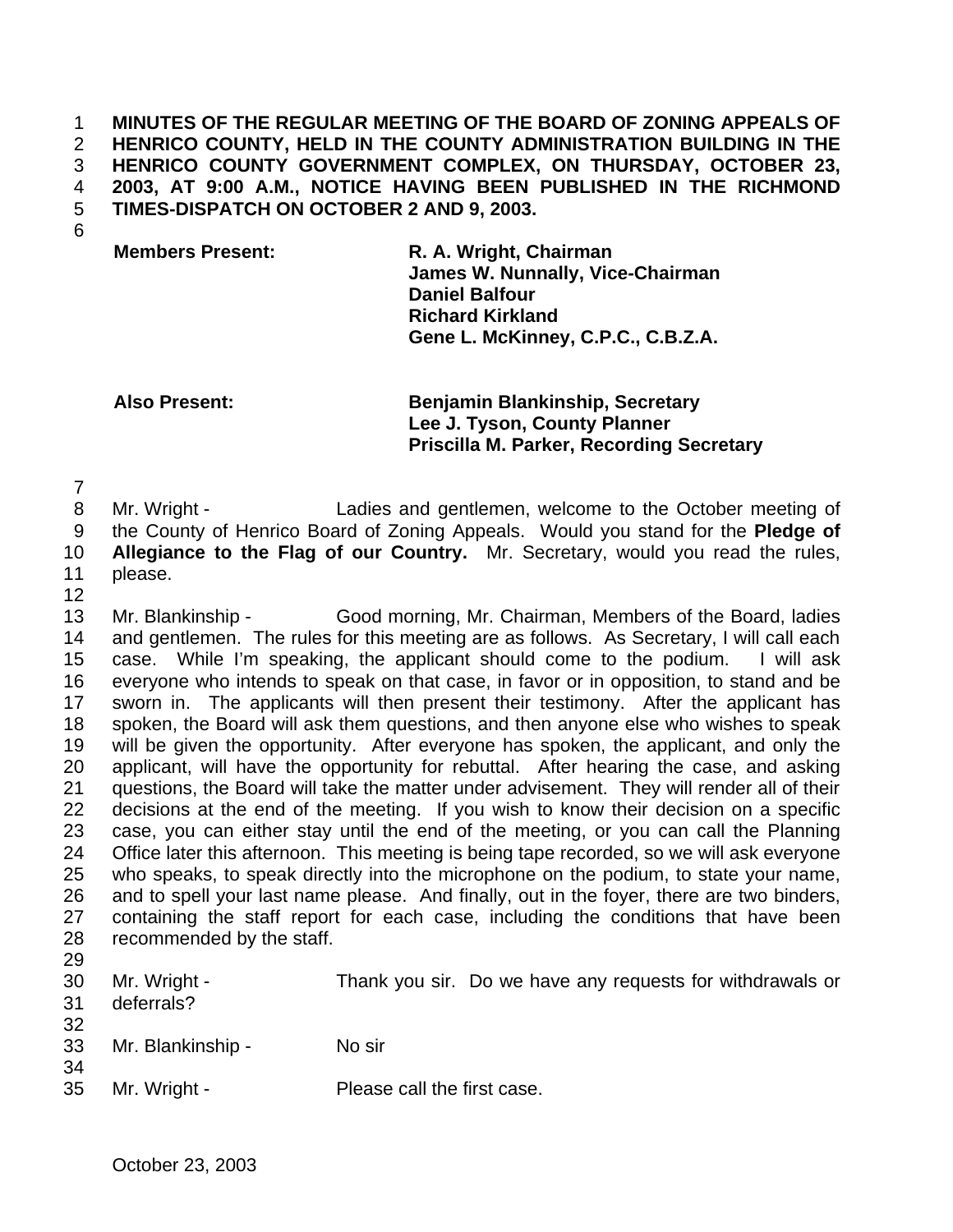## *Beginning at 9:00*

# **Deferred from Previous Meeting**

 **A -112-2003 FIRST MENNONITE CHURCH** requests a variance from Sections 24-94 and 24-96(b) of Chapter 24 of the County Code to build a church building at 601 East Parham Road (Parcel 788-758-9933), zoned R-2C, One-family Residence District (Conditional) (Fairfield). The lot width requirement and parking lot location requirement are not met. The applicant has 385 feet lot width and parking in the front yard, where the Code requires 400 feet lot width and allows parking in the rear yard. The applicant requests a variance of 15 feet lot width and the parking lot location. 

 Mr. Blankinship - Mr. Chairman, there was a sheet, a printout of an e-mail, actually, left at your place this morning, having to do with this. I apologize. It was a misunderstanding of a phone conversation on my part. I spoke to Mr. McKinney after he met with the applicants, and then included what I thought were his comments into the staff report. Apparently I misunderstood the conditions. So we'll have to pay particular attention this morning to condition # 2 and make sure we get it worded correctly. 

 Mr. Wright - We took all the evidence at the last meeting, did we not, Mr. McKinney?

 Mr. McKinney - Yes.

 Mr. Wright - Would you address your concerns and where we are. 

 Mr. McKinney - I'm probably going to ask him a question. 

 Mr. Blankinship - Does anyone else intend to speak on this matter? Raise your right hands please. Do you swear that the testimony you are about to give is the truth, the whole truth, and nothing but the truth, so help you God?

72 Mr. Wermuth - I do, yes. My name is Ken Wermuth.

 Mr. Wright - I think the last time Mr. McKinney had some concerns about some of the conditions. Were they worked out?

 Mr. Wermuth - Yes sir. I met with Mr. McKinney, we talked on the phone, and I met with him in person to show him our plans. Mr. McKinney assured me, after meeting and reviewing our plans, he was concerned about the setback along Parham Road and the distance we had. We worked out a misunderstanding. He thought we had 50 feet, and I assured him we had 100 and probably closer to 120 feet. That 120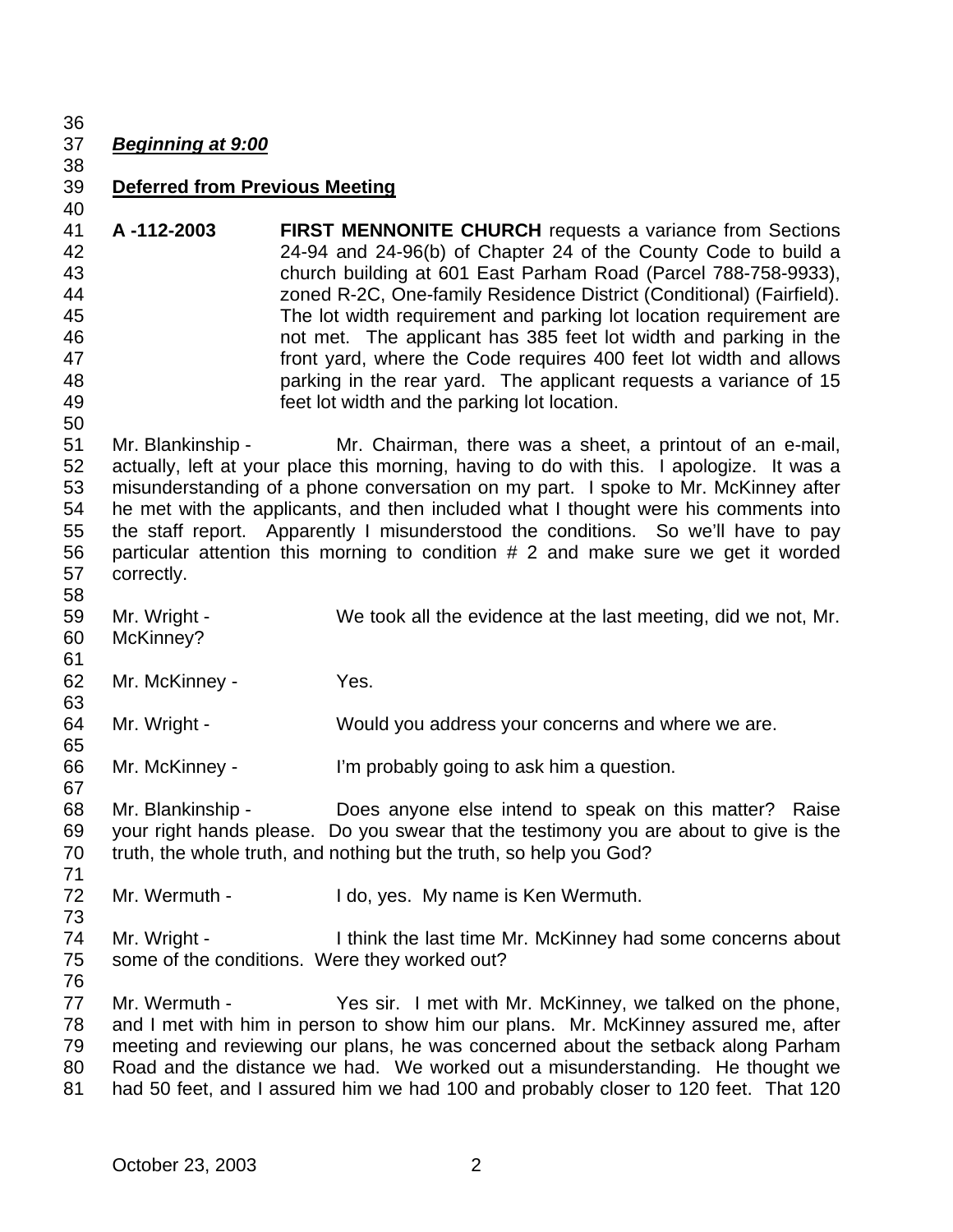feet is the number that has been recommended that we agree on, and we can do that with our parking lot. I think that would satisfy Mr. McKinney's desires. Mr. McKinney Mr. Wermuth, it said something about the driveway for the Fire Department. Mr. Wermuth - Yes sir. The Fire Department has asked us to have a drive lane, both at the end of the parking lot, and around the building. Mr. McKinney - That's way beyond 120 feet. 93 Mr. Wermuth - That would put us closer than 120 feet, to the road, yes sir. Mr. McKinney - This layout you've got here, from this drive here to Parham Road, do you know how far that is? 98 Mr. Wermuth - It's approximately 95 feet. Mr. McKinney - Oh, I was thinking it was 120 feet. Mr. Wermuth - No sir, to move that drive lane back 120 feet would reduce 103 our useable property to about 55 percent of the lot. Mr. McKinney - Does anyone here know how far it is exactly? Mr. Duncan - My name is Carl Duncan; I'm the engineer on the project. I'm pretty sure it's 95, plus or minus. I didn't do the decimals on it. When we had the meeting at the church to discuss the variance issue after the last meeting, I had just dimensioned it in the computer, and I remember it was around 95, 96 feet, somewhere between the two, but as far as exact, I don't know. 113 Mr. Blankinship - Is that from the right-of-way or the edge of pavement? 115 Mr. Duncan - That's from the edge of pavement. 117 Mr. McKinney - And you're saying this parking lot cannot be moved down, twenty feet? Mr. Wermuth - We feel like it would unnecessarily constrict our use of the property. Mr. McKinney - Why would that be? I'm looking at it. I don't see where twenty feet would make any difference. Mr. Wermuth - There's a fifty-foot buffer between us and the residential, that we have to stay out of, and then trying to maintain the radiuses that the Fire Department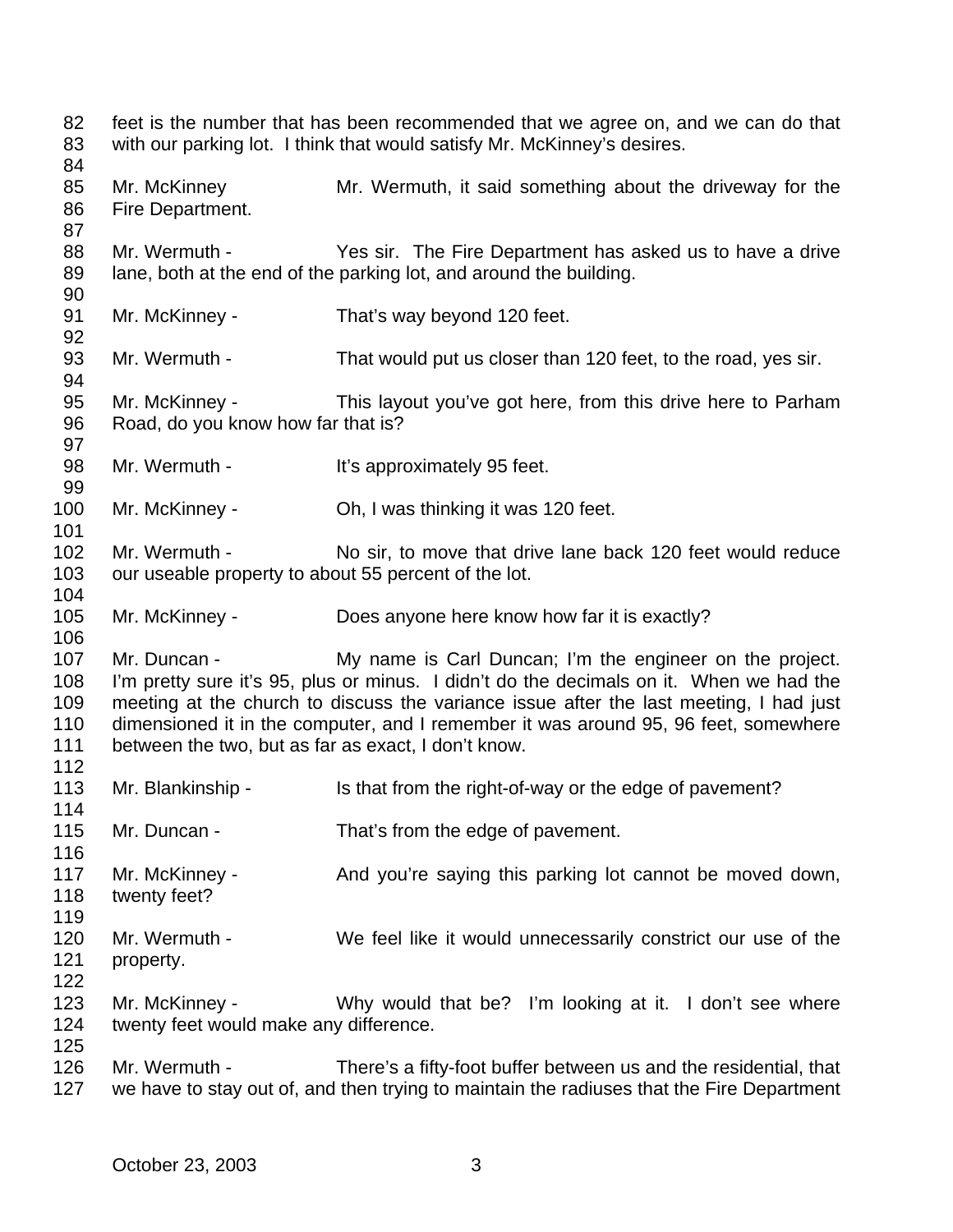has asked us for. Right now, the layout that you see, the parking lot closest to the building needs to be shifted over about 20-25 feet closer to the opposite end of the building, away from Parham, to accommodate the radius that they've asked for, for the fire engine. Once we make that adjustment, that's going to put us, probably within ten feet of that 50-foot undisturbed buffer. Mr. McKinney - You don't have any problem with, it says undisturbed buffer, ……. 137 Mr. Blankinship - That's my mistake. 139 Mr. McKinney - match match with the university of the Mr. McKinney - match match with doing some infield planting of trees if necessary, requested by the Planning Commission. Mr. Wermuth - You're talking about within that 120 feet dimension, some supplemental landscaping to help screen it if needed? Mr. McKinney - Yes, from Parham Road. 147 Mr. Wermuth - I believe that could be done, yes sir. 149 Mr. McKinney - All right, fine. 151 Mr. Wright - If that's the case, then you would want to amend ………… Mr. McKinney - We can do that when we vote. Mr. Wright - Yes, but I want to insure that they're satisfied. Mr. McKinney - They just agreed to it. 159 Mr. Wright - Is there anything further you wish to present. Mr. Wermuth - I did have a question, actually, why we were asked to provide a 120-foot buffer, when the properties around us were not doing so. The library next door is 73 feet from the curb of Parham Road, not from the right-of-way, to their pavement. Mr. McKinney - Mr. Wermuth, that's an entirely different case; it has nothing to do with this case. Mr. Wermuth - It's our neighbor next door, and we've been asked to be consistent with our neighbor. And across the street there's no undisturbed buffer either; there's a BMP right out front, and there's zero footage that's undisturbed from Parham Road, and I just would like to ask the Board why we would be asked to provide 120-foot 173 buffer when our neighbors are not.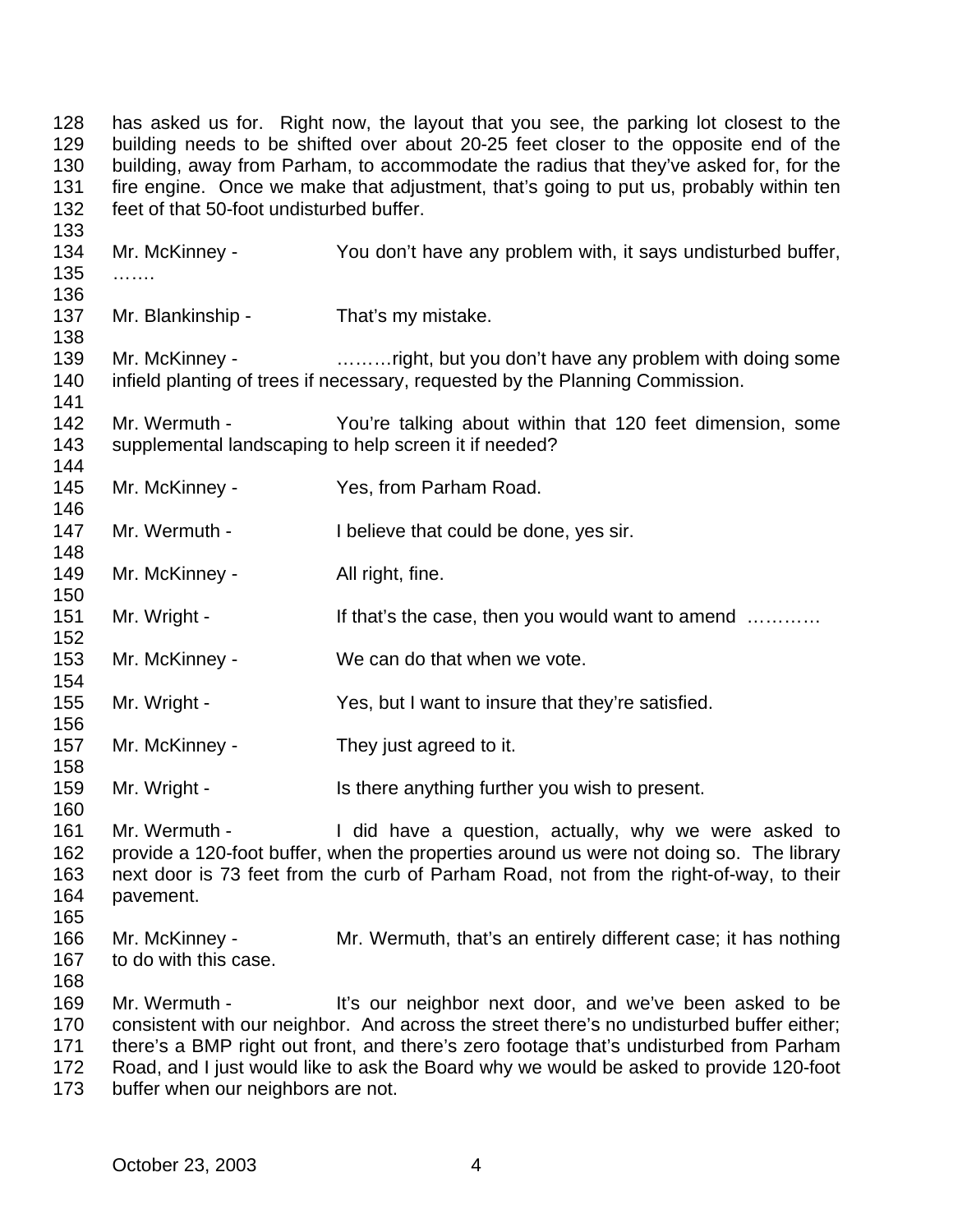| 174        |                                               |                                                                                                |                |
|------------|-----------------------------------------------|------------------------------------------------------------------------------------------------|----------------|
| 175        | Mr. Wright -                                  | Do you have any comments on it?                                                                |                |
| 176        |                                               |                                                                                                |                |
| 177        | Mr. McKinney -                                | I don't have any comment on it.                                                                |                |
| 178<br>179 | Mr. Wright -                                  | Where did the 120-foot buffer come from?                                                       |                |
| 180        |                                               |                                                                                                |                |
| 181        | Mr. McKinney -                                | Across the street.                                                                             |                |
| 182        |                                               |                                                                                                |                |
| 183        | Mr. Wermuth -                                 | Mr. McKinney asked us to provide 120 feet; we did not                                          |                |
| 184        |                                               | voluntarily offer that. He asked us to do that, and we decided that, rather than argue         |                |
| 185        | with it, we would try to accommodate him.     |                                                                                                |                |
| 186<br>187 | Mr. Duncan -                                  | I just want to get it right in my own head, since we probably                                  |                |
| 188        |                                               | won't be here at the very end when you actually vote on it, what we're agreeing to is          |                |
| 189        |                                               | that the actual limits of the parking area itself will be 120 feet or greater from the edge of |                |
| 190        |                                               | Parham Road's curb, but we will be willing to work with the Planning Department with           |                |
| 191        |                                               | supplemental landscaping around the drive-all areas that would encroach into that if           |                |
| 192        |                                               | needed, once we get to that phase of development. That's what we're discussing, right.         |                |
| 193        |                                               |                                                                                                |                |
| 194        | Mr. Wright -                                  | Is that your understanding?                                                                    |                |
| 195        |                                               |                                                                                                |                |
| 196        | Mr. Wermuth -                                 | Yes sir.                                                                                       |                |
| 197        |                                               |                                                                                                |                |
| 198        | Mr. Wright -                                  | Any further questions? Does anyone here have anything to                                       |                |
| 199        | offer in connection with this case?           |                                                                                                |                |
| 200        |                                               |                                                                                                |                |
| 201        |                                               | After an advertised public hearing and on a motion by Mr. McKinney, seconded by Mr.            |                |
| 202        |                                               | Kirkland, the Board granted application A-112-2003 for a variance to build a church            |                |
| 203        |                                               | building at 601 East Parham Road (Parcel 788-758-9933). The Board granted the                  |                |
| 204        | variance subject to the following conditions: |                                                                                                |                |
| 205<br>206 | 1                                             | This variance applies only to the minimum lot width and parking lot location                   |                |
| 207        |                                               | requirement. All other applicable regulations of the County Code shall remain in force.        |                |
| 208        |                                               |                                                                                                |                |
| 209        | 2.                                            | [Amended] There shall be no buildings or parking within 95 feet of the edge of                 |                |
| 210        |                                               | pavement of Parham Road. The existing trees in that area shall not be disturbed.               |                |
| 211        |                                               | Supplemental landscaping shall be provided in that area as required by the Planning            |                |
| 212        |                                               | Commission at the review of the Plan of Development.                                           |                |
| 213        |                                               |                                                                                                |                |
| 214        | 3.                                            | The final site design shall conform to the conditions imposed on the plan of                   |                |
| 215        | development by the Planning Commission.       |                                                                                                |                |
| 216        |                                               |                                                                                                |                |
| 217        | Affirmative:                                  | Balfour, Kirkland, McKinney, Nunnally, Wright                                                  | 5              |
| 218        | Negative:                                     |                                                                                                | $\overline{0}$ |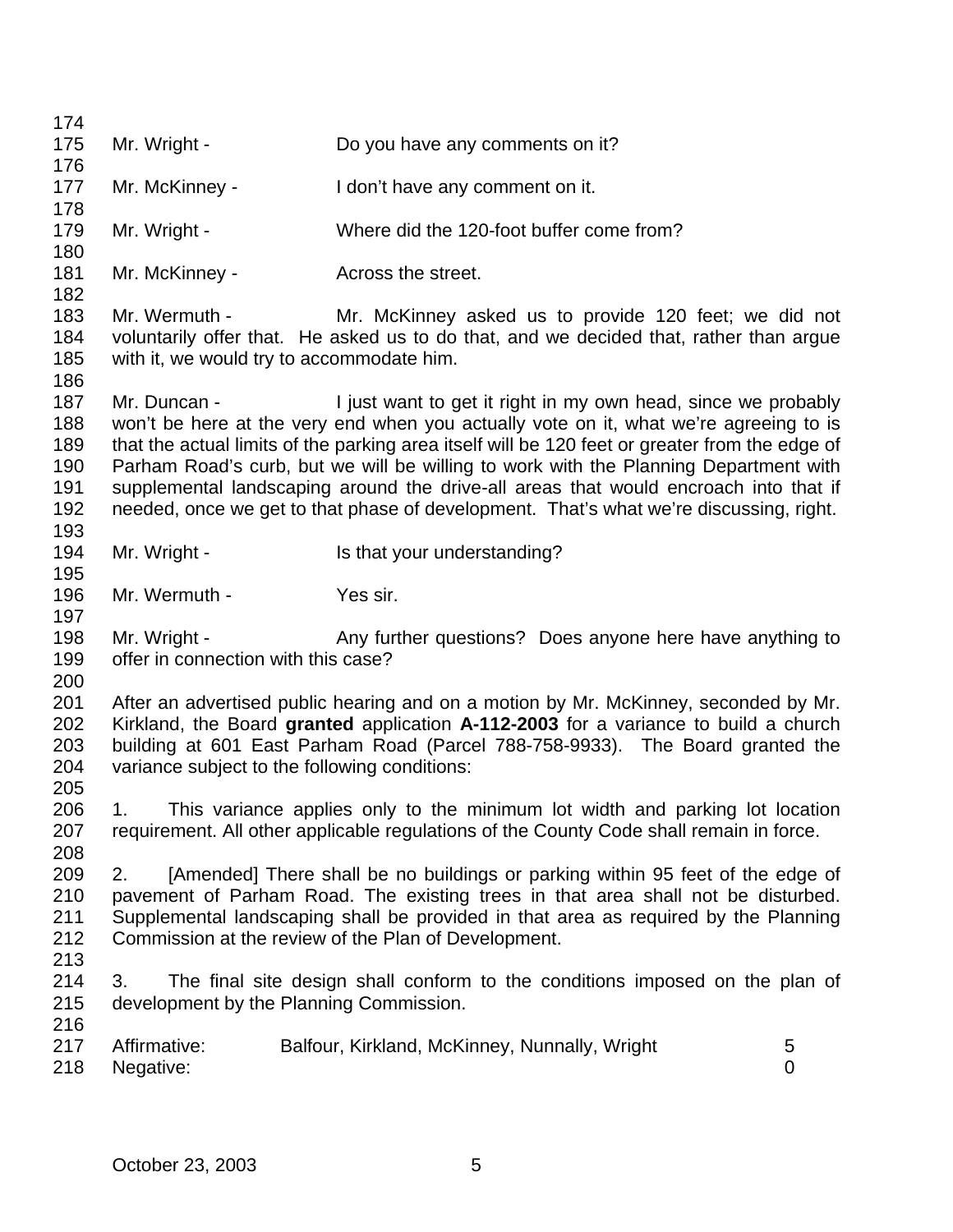- Absent: 0
- 

 The Board granted this request, as it found from the evidence presented that, due to the unique circumstances of the subject property, strict application of the County Code would produce undue hardship not generally shared by other properties in the area, and authorizing this variance will neither cause a substantial detriment to adjacent property

nor materially impair the purpose of the zoning regulations.

### **New Applications**

- **A -115-2003 JOHN P. CARROLL** requests a variance from Section 24-94 of Chapter 24 of the County Code to build a screened porch on the existing deck at 2560 Dunham Road (Keswick) (Parcel 738-753- 5687), zoned R-3AC, One-family Residence District (Conditional) (Tuckahoe). The rear yard setback is not met. The applicant has 33 feet rear yard setback, where the Code requires 35 feet rear yard setback. The applicant requests a variance of 2 feet rear yard 236 setback.
- 238 Mr. Wright Please state your name. Does anyone else desire to speak? Would you raise your right hand and be sworn please?
- Mr. Blankinship Do you swear that the testimony you are about to give is the 242 truth, the whole truth, and nothing but the truth, so help you God?

244 Mr. Carroll - John Carroll. I do. My wife and I own the property at 2560 Dunham Road. It is a residential area; it's a very narrow lot, and it backs up to a wooded area with a pond. This year in particular, because of the extreme amount of 247 rain that we had, the mosquito population back in that area was very heavy. We have a young son, and really for about the past two months in the summer time, he has not even been able to go out in the back yard or be on the deck, because the population is so bad. We also were startled in the newspaper when we discovered that there was a case of West Nile Virus in the immediate area. Now I know that it has not affected a human being, but we all know in the studies that it's children and the elderly are more susceptible, and like I said, we do have a young son. We read through the report, and I respectfully have to disagree with one portion of it. It was written in there that the homeowner can still use the property reasonably, and I guess I would have to disagree with the definition of reasonable, because when we cannot go out as a family and enjoy 257 the back yard or the deck for two months, I don't consider that personally reasonable. I guess what really made this a little more difficult is, we found out that when we called originally, we were told that the setback from the rear of our property was 40 feet. When we got the paperwork, it was actually 35, and we have 33.69 feet from our existing deck to the rear of the property, so we're really asking for a variance of about less than a foot and a half, to go on and screen in the porch. We just want to do it so that we can all go outside and enjoy the property and the outdoors together and not have to worry about the scenario with our son. That's my case.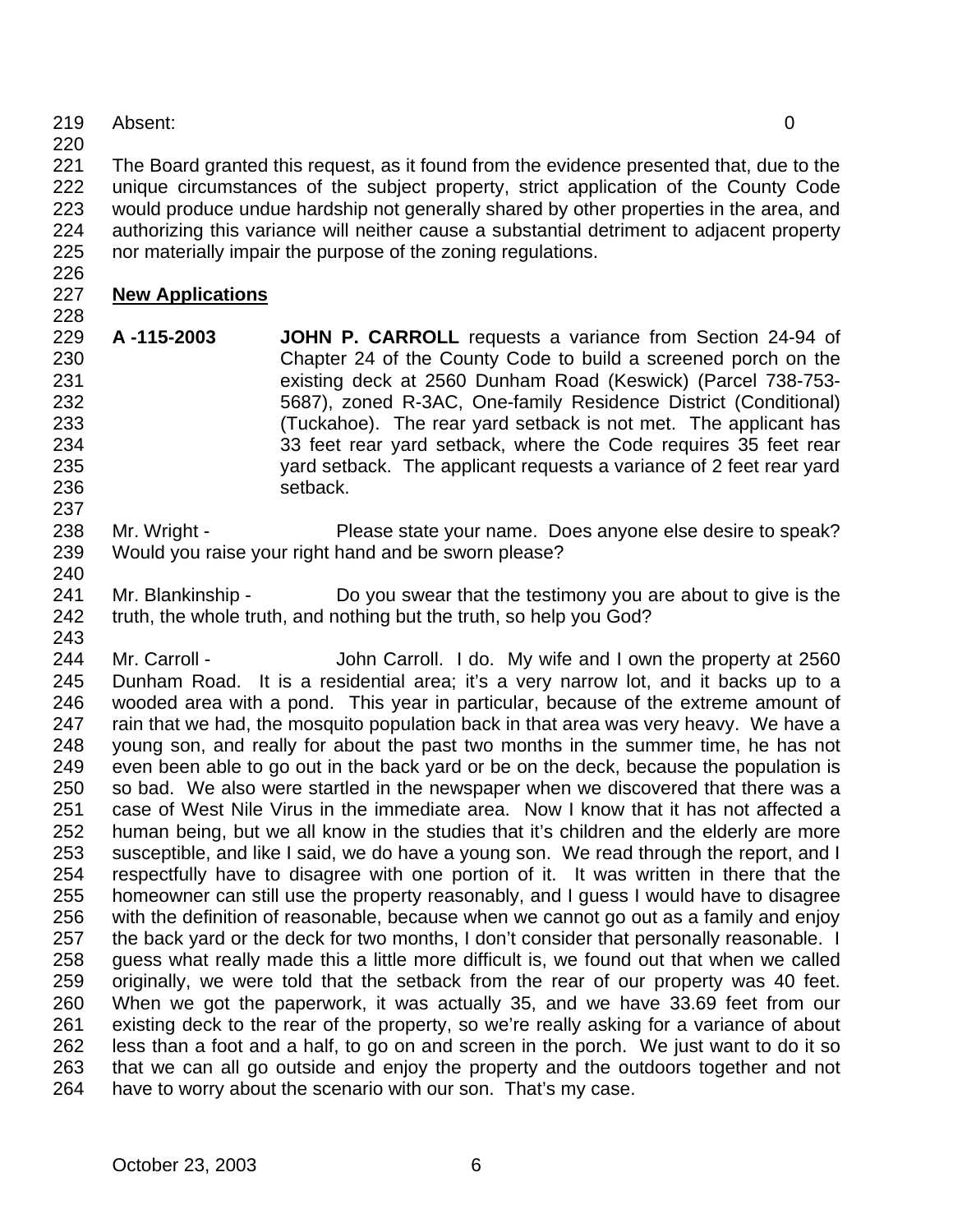266 Mr. Wright - All right sir. Any questions from members of the Board? Anyone here desire to speak? Thank you very much.

 After an advertised public hearing and on a motion by Mr. Balfour, seconded by Mr. Nunnally, the Board **granted** application **A-115-2003** for a variance to build a screened porch on the existing deck at 2560 Dunham Road (Keswick) (Parcel 738-753-5687). The Board granted the variance subject to the following conditions:

274 1. Only the screened porch shown on the plan filed with the application may be constructed pursuant to this approval. No substantial changes or additions to the layout may be made without the approval of the Board of Zoning Appeals. Any additional improvements shall comply with the applicable regulations of the County Code. 

2. The new construction shall match the existing dwelling as nearly as practical.

| 281 | Affirmative: | Balfour, Kirkland, McKinney, Nunnally, Wright | 5 |
|-----|--------------|-----------------------------------------------|---|
| 282 | Negative:    |                                               |   |
| 283 | Absent:      |                                               |   |
| 284 |              |                                               |   |

 The Board granted this request, as it found from the evidence presented that, due to the unique circumstances of the subject property, strict application of the County Code would produce undue hardship not generally shared by other properties in the area, and authorizing this variance will neither cause a substantial detriment to adjacent property nor materially impair the purpose of the zoning regulations.

- **A -116-2003 MELISSA LIMM** requests a variance from Section 24-95(c)(1) of Chapter 24 of the County Code to enclose the existing porch at 3116 Comet Road (Tuckahoe Park) (Parcel 759-753-3843), zoned R-3, One-family Residence District (Three Chopt). The minimum 295 side yard setback is not met. The applicant has 4 feet minimum 296 side yard setback, where the Code requires 8 feet minimum side yard setback. The applicant requests a variance of 4 feet minimum side yard setback.
- Mr. Wright Please state your name. Does anyone else desire to speak? Would you raise your right hand and be sworn please?
- Mr. Blankinship Do you swear that the testimony you are about to give is the truth, the whole truth, and nothing but the truth, so help you God?
- Ms. Limn - Melissa Limm. Yes I do. I'm representing my parents to (explain) what happened is the shed was already there. We need a variance of four feet. The setback was eight feet. What happened is, the old shed, the roof is plastic, and due to the weather, the plastic roof broke, so we just have to put on another one and make it better than before. On the siding, we'll just add vinyl to it to cover it up for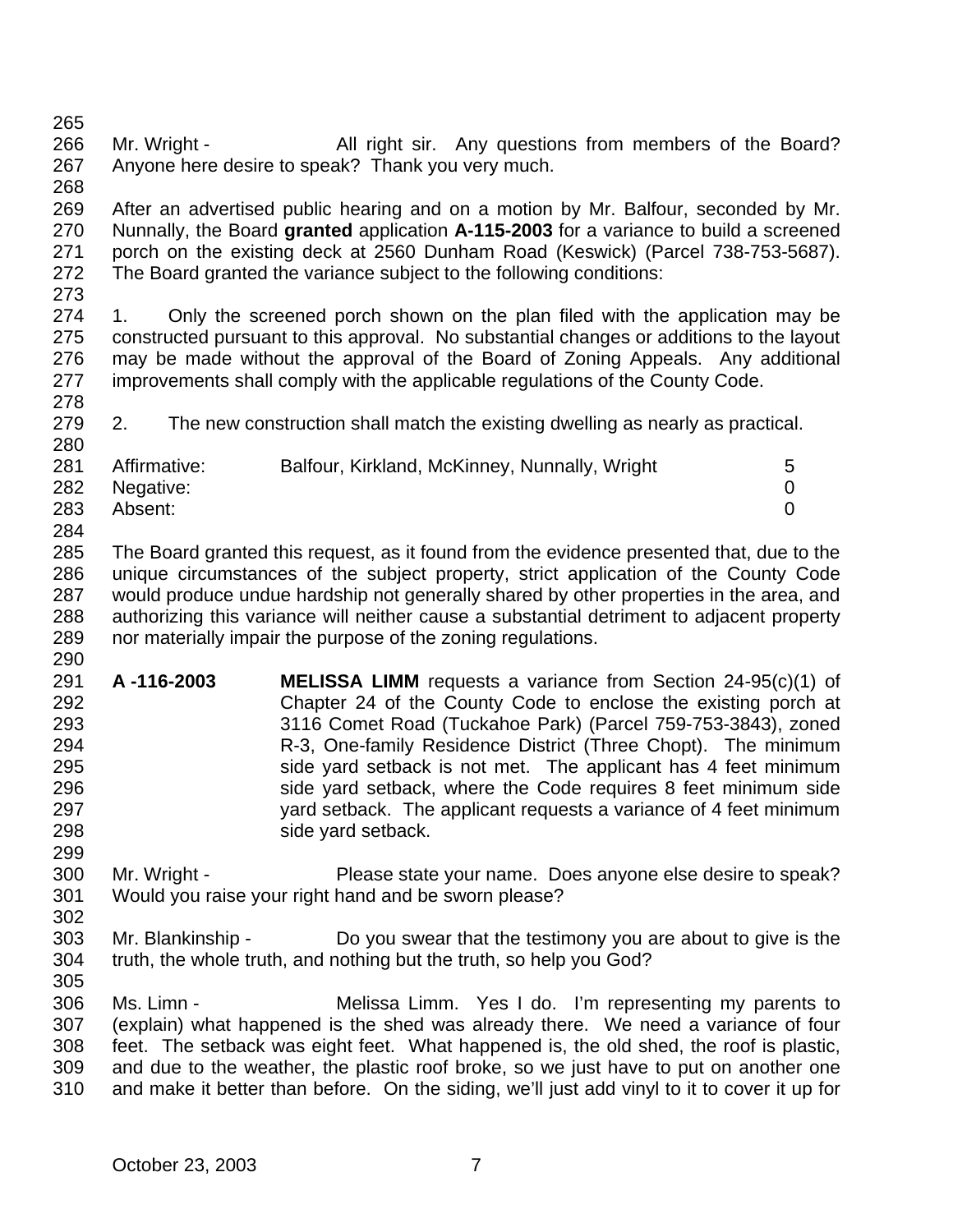storage. Also, we can sit out in the little porch; we can sit out there in the summertime, and in the wintertime, so it won't be too cold for my son to go in there and play around. Mr. Balfour - This condition was there prior to your purchase of the house, I gather, too? Ms. Limn - Yes, it's already been there, and the old shed has already been there, and we just wanted to improve that, since the old roof is broken. Mr. Blankinship - Mr. Chairman, we received a letter from one of the neighbors, expressing no opposition to the variance. Ms. Limn - I also spoke to my next-door neighbor, and she had no objection to it, and my left and right and front, and all my neighborhood. 326 Mr. Wright - Any questions from members of the Board? Is anyone here in opposition to this request? That concludes the case. After an advertised public hearing and on a motion by Mr. McKinney, seconded by Mr. Kirkland, the Board **granted** application **A-116-2003** for a variance to enclose the existing porch at 3116 Comet Road (Tuckahoe Park) (Parcel 759-753-3843). The Board granted the variance subject to the following condition: 1. This variance applies only to the side yard setback requirement for the existing porch. All other applicable regulations of the County Code shall remain in force. Affirmative: Balfour, Kirkland, McKinney, Nunnally, Wright 5 Negative: 0 Absent: 0 The Board granted this request, as it found from the evidence presented that, due to the unique circumstances of the subject property, strict application of the County Code would produce undue hardship not generally shared by other properties in the area, and authorizing this variance will neither cause a substantial detriment to adjacent property nor materially impair the purpose of the zoning regulations. **A -117-2003 MELVIN C. CHING** requests a variance from Section 24-94 of Chapter 24 of the County Code to build an addition at 12301 Roaringbrook Court (Tuckahoe Village West) (Parcel 730-752- 4223), zoned R-2A, One-family Residence District (Tuckahoe). The rear yard setback is not met. The applicant has 35 feet rear yard setback, where the Code requires 45 feet rear yard setback. The applicant requests a variance of 10 feet rear yard setback.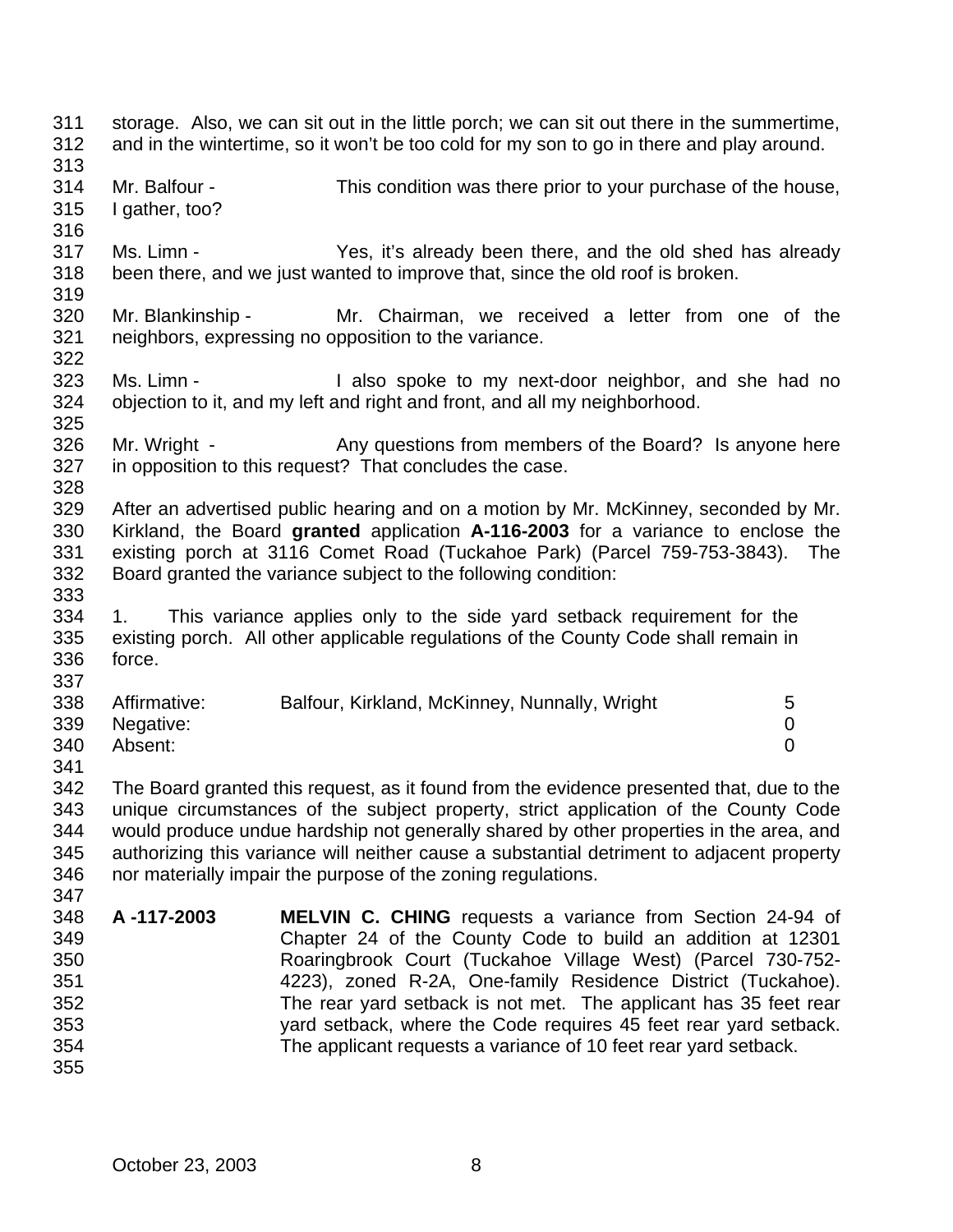Mr. Wright - Please state your name. Does anyone else desire to speak? Would you raise your right hand and be sworn please?

 Mr. Blankinship - Do you swear that the testimony you are about to give is the truth, the whole truth, and nothing but the truth, so help you God? 

 Mr. Ching - I do. Melvin C. Ching. I talked to all my adjacent neighbors, and I have not seen or heard any objections to the fact that I want to build a rear room on my upper master bedroom. I want to bring it back; my setback, I have 45 feet, and I've not met that setback. I have 35 feet, whereas the Code requires 45 feet, and I want ten more feet of setback. The reason I want this room is because with the lack of space, I have a new grandson who comes over to visit, and we're looking for an extra room to put him in, and the parents of course, and sometimes I have visitors like my daughter, who comes over and visits from the state of Washington. I'm in a depression with heavy wooded back, and I can hardly see my neighbors during the summer anyway, and I'm allowed four feet to build this addition if I choose to do so legally, but the setback is 45 feet; therefore I need another ten feet to fulfill this variance. Therefore, I respectfully request this, since my addition, I feel, will not reduce the value of my other neighbors, because they can hardly see me; I'm in a depressed area. My yard is lower than theirs, and I get this big run-off from their yards during the heavy storms. 

 Mr. Wright - Did you lose any of those trees during the storm? 

 Mr. Ching - Oh yes, I lost a huge tree; it fell into my neighbor's. He and I sawed the tree down, and he was the guy right behind me, so he said he had no objection to my building this addition. 

384 Mr. Wright - Any questions from any members of the Board? Anyone here in opposition to this request? 

 After an advertised public hearing and on a motion by Mr. Balfour, seconded by Mr. Nunnally, the Board **granted** application **A-117-2003** for a variance to build an addition at 12301 Roaringbrook Court (Tuckahoe Village West) (Parcel 730-752-4223). The Board granted the variance subject to the following conditions:

 1. Only the improvements shown on the plan filed with the application may be constructed pursuant to this approval. No substantial changes or additions to the layout may be made without the approval of the Board of Zoning Appeals. Any additional improvements shall comply with the applicable regulations of the County Code.

2. The new construction shall match the existing dwelling as nearly as practical.

| 399 | Affirmative: | Balfour, Kirkland, McKinney, Nunnally, Wright |  |
|-----|--------------|-----------------------------------------------|--|
| 400 | Negative:    |                                               |  |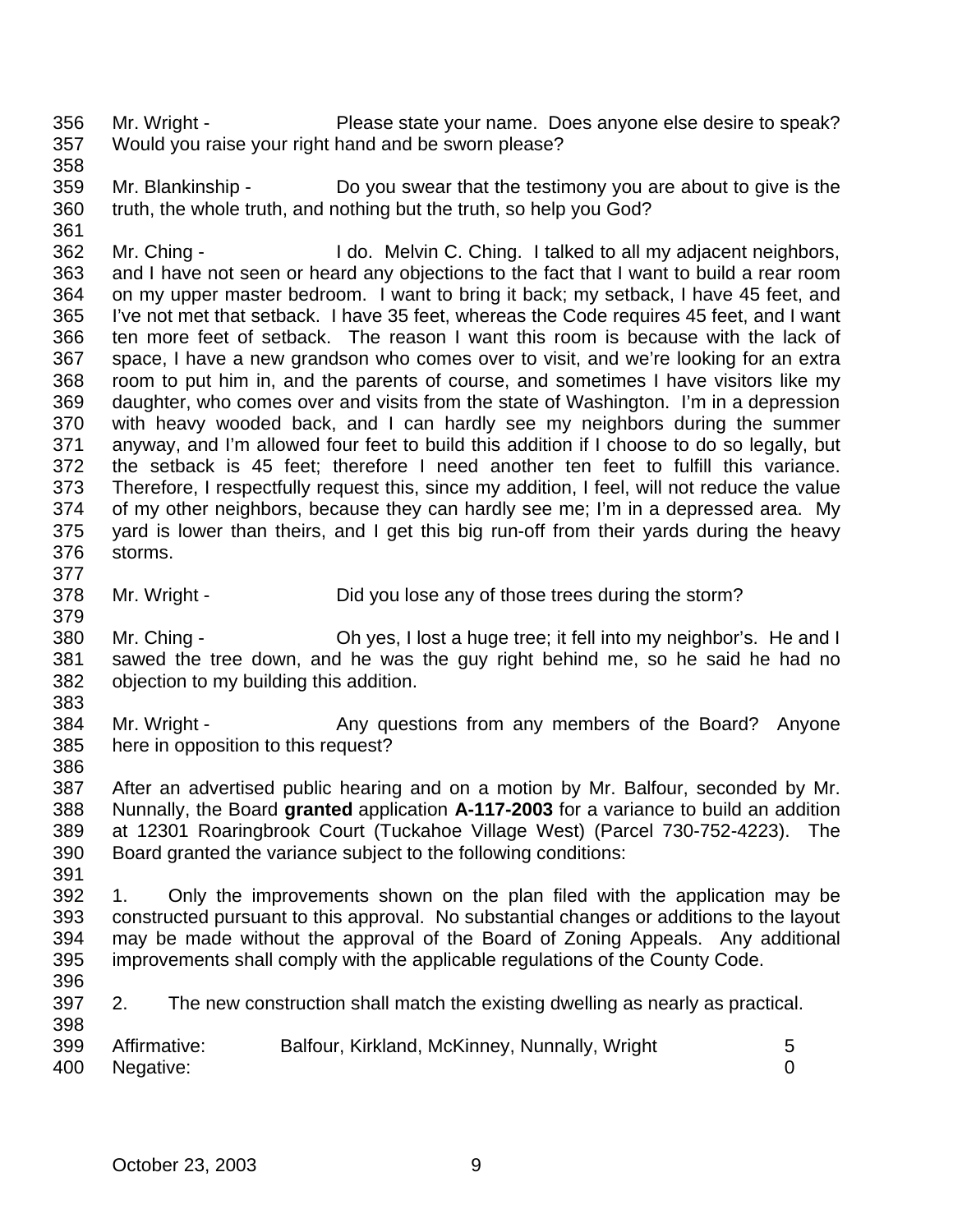Absent: 0

 The Board granted this request, as it found from the evidence presented that, due to the unique circumstances of the subject property, strict application of the County Code would produce undue hardship not generally shared by other properties in the area, and authorizing this variance will neither cause a substantial detriment to adjacent property nor materially impair the purpose of the zoning regulations.

- **A -118-2003 MATTHEW LOVING** requests a variance from Section 24-9 of Chapter 24 of the County Code to build a one-family dwelling at 6222 Hines Road (Parcel 852-693-4221), zoned A-1, Agricultural District (Varina). The public street frontage requirement is not met. The applicant has 0 feet public road frontage, where the Code requires 50 feet public road frontage. The applicant requests a variance of 50 feet public road frontage.
- Mr. Wright Please state your name. Does anyone else desire to speak? Would you raise your right hand and be sworn please?
- 420 Mr. Blankinship Do you swear that the testimony you are about to give is the truth, the whole truth, and nothing but the truth, so help you God?
- Mr. Loving I do. Matthew Loving. I'd like to build a dwelling on 6222 Hines Road, and it does not meet the public road frontage. The public road frontage was also in my plot, was deeded to me from my stepfather, who owns the land that I'll be traveling down to get to my property.
- 428 Mr. Wright How wide is that access?
- 430 Mr. Loving - It is a 50-foot right-of-way for ingress and egress and utilities.
- 433 Mr. Wright Have you read the conditions that have been proposed for this case? Are you in accord with those conditions?
- Mr. Loving Yes sir. Yes sir.
- 438 Mr. Nunnally Is this house going to be for your own use?
- 440 Mr. Loving For my own use, yes sir.
- 442 Mr. Wright Any further questions from members of the Board? Anyone here in opposition to this case?
- 

 After an advertised public hearing and on a motion by Mr. Nunnally, seconded by Mr. Balfour, the Board **granted** application **A-118-2003** for a variance to build a one-family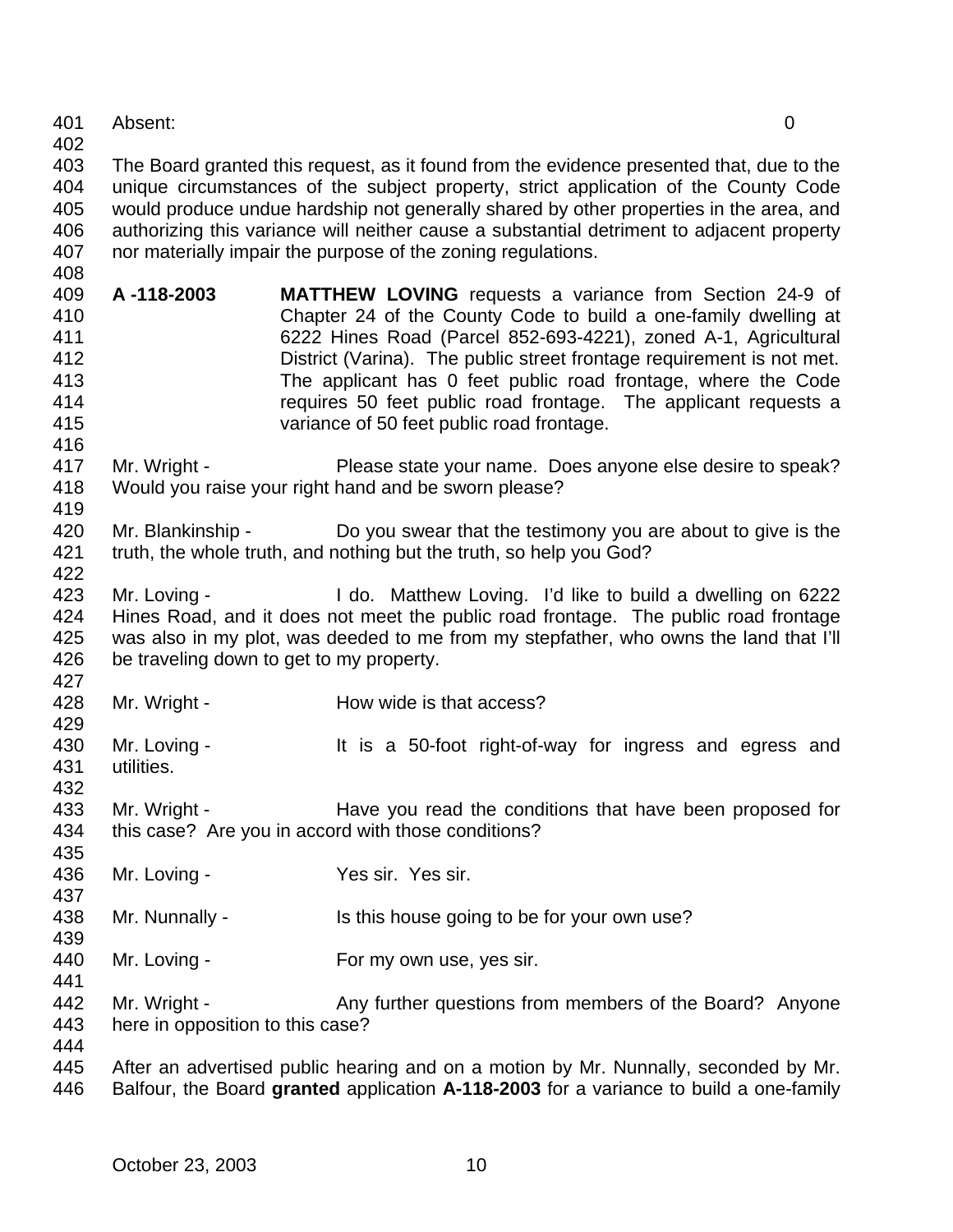- dwelling at 6222 Hines Road (Parcel 852-693-4221). The Board granted the variance subject to the following conditions:
- 
- 1. This variance applies only to the public street frontage requirement. All other applicable regulations of the County Code shall remain in force.
- 

 2. At the time of building permit application, the applicant shall submit the necessary information to the Department of Public Works to ensure compliance with the requirements of the Chesapeake Bay Preservation Act and the code requirements for water quality standards.

 3. At the time of building permit application, the owner shall demonstrate that the parcel created by this division has been conveyed to members of the immediate family, and the subdivision ordinance has not been circumvented.

 4. Approval of this request does not imply that a building permit will be issued. Building permit approval is contingent on Health Department requirements, including, but not limited to, soil evaluation for a septic drainfield and reserve area, and approval of a well location. 

 5. The applicant shall present proof with the building permit application that a legal access to the property has been obtained. 

 6. The owners of the property, and their heirs or assigns, shall accept responsibility for maintaining access to the property until such a time as the access is improved to County standards and accepted into the County road system for maintenance. 

- 474 Affirmative: Balfour, Kirkland, McKinney, Nunnally, Wright 5 Negative: 0 Absent: 0
- 

 The Board granted this request, as it found from the evidence presented that, due to the unique circumstances of the subject property, strict application of the County Code would produce undue hardship not generally shared by other properties in the area, and authorizing this variance will neither cause a substantial detriment to adjacent property nor materially impair the purpose of the zoning regulations. 

- **A -119-2003 LINDA S. CAMPOPIANO** requests a variance from Section 24- 95(i)(2)(e) of Chapter 24 of the County Code to build an accessory structure at 7105 Horsepen Road (Duntreath) (Parcel 764-742- 6000), zoned R-3, One-family Residence District (Three Chopt). The accessory structure setback is not met. The applicant proposes 14 feet accessory structure setback, where the Code requires 40 feet accessory structure setback. The applicant requests a variance of 26 feet accessory structure setback.
	- October 23, 2003 11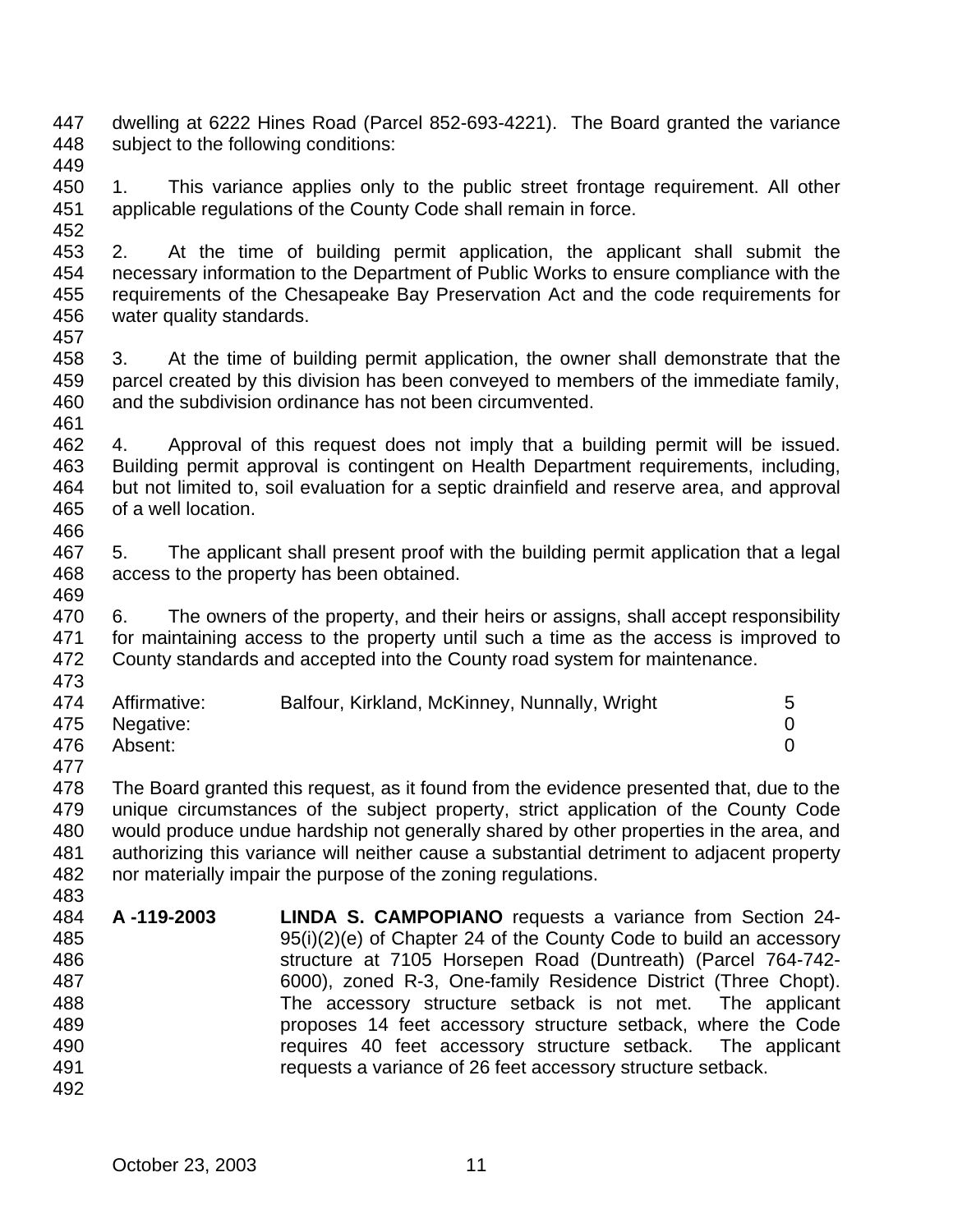Mr. Wright - Please state your name. Does anyone else desire to speak? Would you raise your right hand and be sworn please?

 Mr. Blankinship - Do you swear that the testimony you are about to give is the truth, the whole truth, and nothing but the truth, so help you God? 

 Ms. Campopiano - I do. It's Linda S. Campopiano. I bought the house three and a half years ago, and there was a shed back there. It was pretty ugly. It was eaten by some kind of beetle and rotten at the bottom, so this year I decided to take it down. I wanted to build a new one, and I have a wooded lot next to me. My problem is that my house is on Horsepen Road; I've got two road frontages, essentially. When I went to apply for the permit, they said I had to get this variance because my setback wasn't enough. That shed has been there for probably over 45 years, and probably before that section of West Grace Street was even built, because those houses weren't built till about twelve years ago. It is a cul-de-sac; there is a wooded lot next to me. My neighbors don't seem to object, at least not to my knowledge. It wouldn't affect anybody if I did this; in fact it would just improve the rear of the property and enable me to have a little more storage that looks better for the neighborhood, so that's basically what I want to do. I haven't moved it; it's in the same location where it's always been.

 Mr. Wright - Could you move it further away from Grace Street? 

 Ms. Campopiano - It would cost me probably about \$1500 that I don't have, to move that. It's on a slab on grade. 

518 Mr. Wright - And you want to build a new shed right on the slab?

520 Ms. Campopiano - Right where it is.

522 Mr. Wright - Is there any screening between the shed and Grace Street?

 Ms. Campopiano - Yes there are bushes and trees, in the summer predominantly, and I even asked the County if I needed to put some screening. I would put some extra trees, but I have plenty of trees. Recently, the County did this, which was really nice. I needed some rear access, and they came and put a culvert and 528 gravel for me, so that was nice.

| 530<br>531        | Mr. Nunnally -            | What is the size of this proposed shed?                         |
|-------------------|---------------------------|-----------------------------------------------------------------|
| 532<br>533        | Ms. Campopiano -          | It's 14 by 16, I think it is, or 14 by 14, something like that. |
| 534<br>535<br>536 | Mr. Wright -<br>property? | And that other shed was there when you purchased the            |
| 537<br>538        | Ms. Campopiano -          | Yes it was, along with that nice brick bar-b-que.               |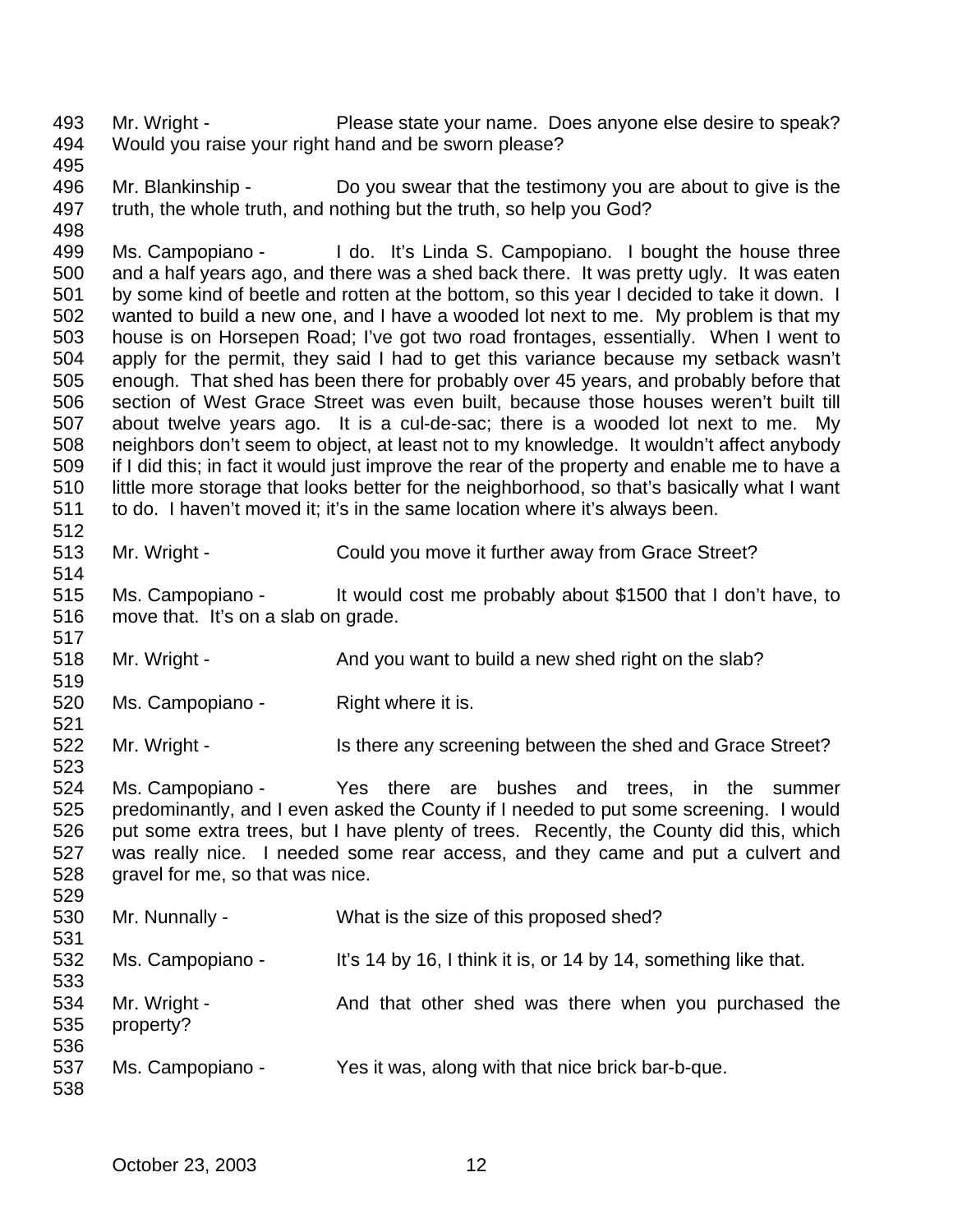Mr. Wright - What will the shed consist of? What type of construction would it be?

 Ms. Campopiano - It's going to be a frame building with T-111 siding, the four by eight siding material, and I'm going to have just a regular shingle roof to match the house. I'm going to re-shingle the house. That's at the point where it needs it, and it of course has the concrete slab. The interior will be just your regular shelving. I need a work shelf to do my furniture re-do's that I do, and just hold tools, basically. And I've designed it so that I can have some loft storage.

- 
- Mr. Wright Mr. Blankinship, is there any provision for houses to be built along that side of West Grace Street, or could houses be built along there?
- Mr. Blankinship No sir, the lots are not deep enough; they couldn't meet the required lot area if they were divided.
- Ms. Campopiano All of the lots seem to be these triple drive-thru lots, and several of my neighbors have sheds. The one on the end actually has a garage that he added onto at some point, recently, as a matter of fact, and that's right up on the road. Just one side of Grace Street has homes; the other side is all back yards, essentially.
- Mr. Wright I see. Are there any further questions by members of the Board? Is anyone here in opposition to this request?
- After an advertised public hearing and on a motion by Mr. McKinney, seconded by Mr. Kirkland, the Board **granted** application **A-119-2003** for a variance to build an accessory structure at 7105 Horsepen Road (Duntreath) (Parcel 764-742-6000). The Board granted the variance subject to the following condition:
- 

 1. Only a storage building, similar in size to the original one, may be constructed pursuant to this approval. No substantial changes or additions to the layout may be made without the approval of the Board of Zoning Appeals. Any additional improvements shall comply with the applicable regulations of the County Code. 

|     | 573 Affirmative: | Balfour, Kirkland, McKinney, Nunnally, Wright | - 5 |
|-----|------------------|-----------------------------------------------|-----|
|     | 574 Negative:    |                                               |     |
| 575 | Absent:          |                                               |     |

 The Board granted this request, as it found from the evidence presented that, due to the unique circumstances of the subject property, strict application of the County Code would produce undue hardship not generally shared by other properties in the area, and authorizing this variance will neither cause a substantial detriment to adjacent property nor materially impair the purpose of the zoning regulations. 

 **A -120-2003 GARY THABET** requests a variance from Section 24-95(q)(5) of Chapter 24 of the County Code to build an attached carport at 9206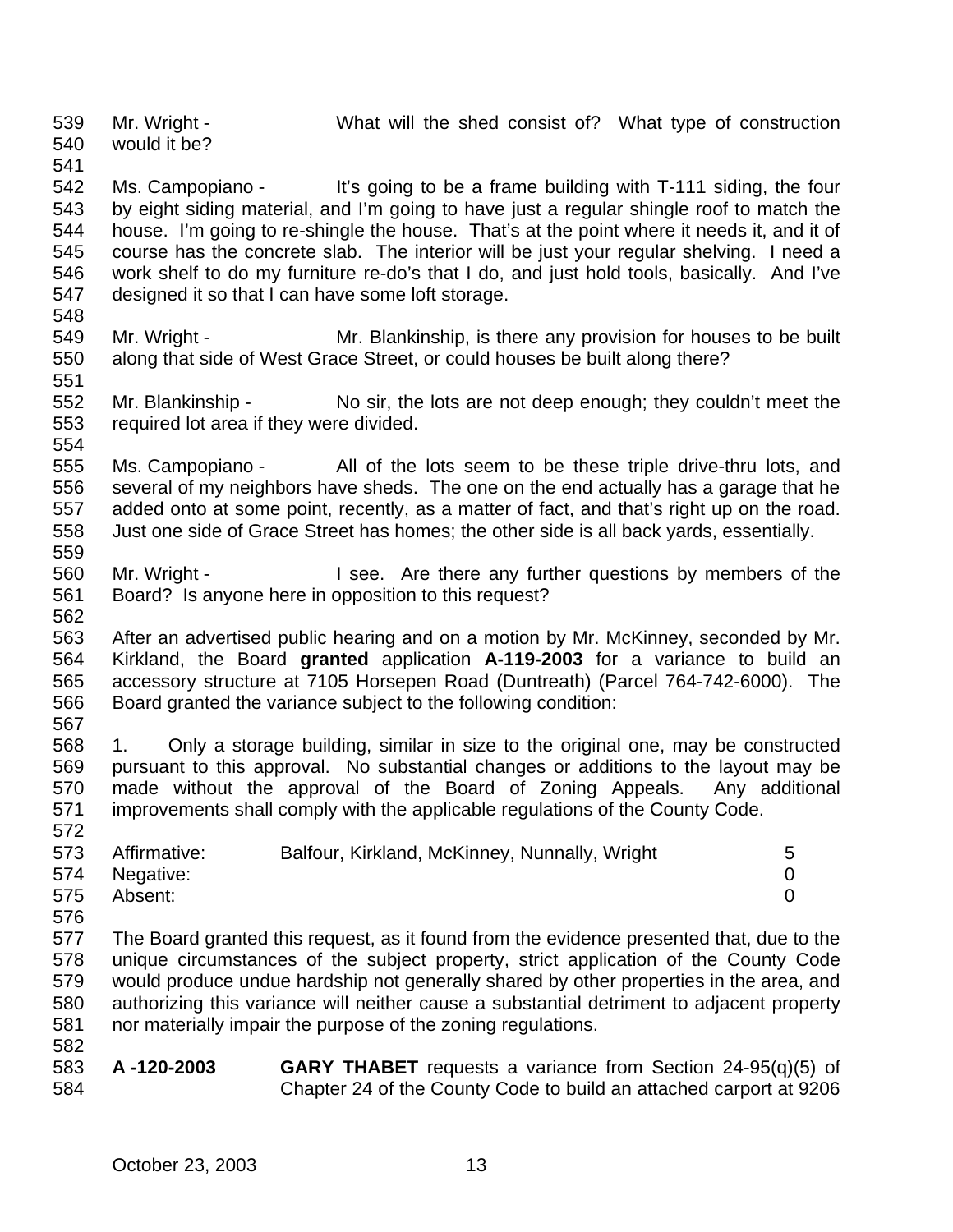| 585<br>586<br>587<br>588<br>589<br>590<br>591<br>592               |                                                  | Crystal Brook Terrace (Crystal Creek) (Parcel 757-765-4466),<br>R-3C, One-family Residence District (Conditional)<br>zoned<br>(Brookland). The minimum side yard setback and total side yard<br>setback are not met. The applicant has 3 feet minimum side yard<br>setback and 13 feet total side yard setback, where the Code<br>requires 8 feet minimum side yard setback and 20 feet total side<br>yard setback. The applicant requests a variance of 5 feet minimum<br>side yard setback and 7 feet total side yard setback.                                                                                                                                                                                                                                                                                         |
|--------------------------------------------------------------------|--------------------------------------------------|--------------------------------------------------------------------------------------------------------------------------------------------------------------------------------------------------------------------------------------------------------------------------------------------------------------------------------------------------------------------------------------------------------------------------------------------------------------------------------------------------------------------------------------------------------------------------------------------------------------------------------------------------------------------------------------------------------------------------------------------------------------------------------------------------------------------------|
| 593<br>594<br>595<br>596                                           | Mr. Wright -                                     | Please state your name. Does anyone else desire to speak?<br>Would you raise your right hand and be sworn please?                                                                                                                                                                                                                                                                                                                                                                                                                                                                                                                                                                                                                                                                                                        |
| 597<br>598<br>599                                                  |                                                  | Mr. Blankinship - Do you swear that the testimony you are about to give is the<br>truth, the whole truth, and nothing but the truth, so help you God?                                                                                                                                                                                                                                                                                                                                                                                                                                                                                                                                                                                                                                                                    |
| 600<br>601<br>602<br>603<br>604<br>605<br>606<br>607<br>608<br>609 |                                                  | Mr. Thabet - I do. Gary Thabet. I currently have a one-car garage, and I<br>recently purchased a second car, and I would like to build a carport to protect that car.<br>The only place to reasonably park it, other than in front of my garage, is on the side, and<br>I would like to build a carport to protect it from trees and the wooded area between<br>myself and my neighbor's property. It would put it to within three feet of the property<br>line, in the front corner. The property line does angle back, so I would be able to start<br>the roof where it's attached to the side of the house, to cover my personal door, so<br>when I walked out, I would be protected from weather myself, and then angle it back,<br>and be able to protect my car and have a place to park to protect it from trees. |
| 610<br>611                                                         | Mr. Wright -                                     | It appears that the problem would be with the front corner.                                                                                                                                                                                                                                                                                                                                                                                                                                                                                                                                                                                                                                                                                                                                                              |
| 612<br>613                                                         | Mr. Thabet -                                     | That front corner, yes.                                                                                                                                                                                                                                                                                                                                                                                                                                                                                                                                                                                                                                                                                                                                                                                                  |
| 614<br>615<br>616                                                  | Mr. Balfour -<br>about the width of the carport? | Is the width of what you've already got, is that driveway                                                                                                                                                                                                                                                                                                                                                                                                                                                                                                                                                                                                                                                                                                                                                                |
| 617<br>618                                                         | Mr. Thabet -                                     | The driveway doesn't go all the way back, but it does go                                                                                                                                                                                                                                                                                                                                                                                                                                                                                                                                                                                                                                                                                                                                                                 |
| 619<br>620                                                         | Mr. Balfour -                                    | I meant the width from the side of the house.                                                                                                                                                                                                                                                                                                                                                                                                                                                                                                                                                                                                                                                                                                                                                                            |
| 621<br>622<br>623                                                  | Mr. Thabet -<br>way back.                        | Yes, it would give me adequate space. It's not paved all the                                                                                                                                                                                                                                                                                                                                                                                                                                                                                                                                                                                                                                                                                                                                                             |
| 624<br>625<br>626                                                  | Mr. Balfour -<br>talking about.                  | I'm looking at the pictures up there now; that's what I'm                                                                                                                                                                                                                                                                                                                                                                                                                                                                                                                                                                                                                                                                                                                                                                |
| 627<br>628                                                         | Mr. Wright -                                     | This would be an open carport?                                                                                                                                                                                                                                                                                                                                                                                                                                                                                                                                                                                                                                                                                                                                                                                           |
| 629<br>630                                                         | Mr. Thabet -                                     | Yes, it would be, and it would be a wooden structure with<br>shingled roof, just like the house. That drawing, the depiction of it there, is a little                                                                                                                                                                                                                                                                                                                                                                                                                                                                                                                                                                                                                                                                    |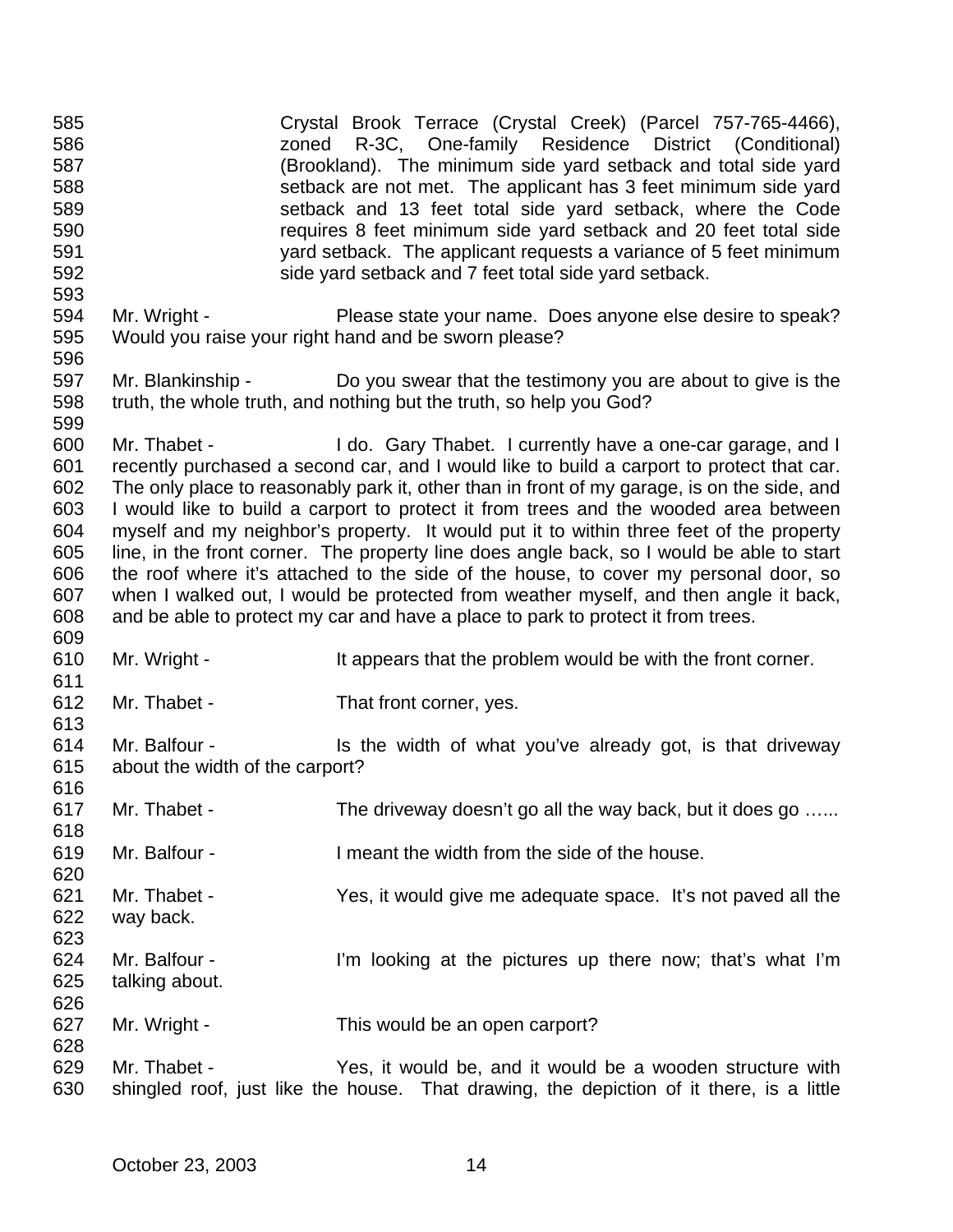- different from what it would actually be. It would be a hip roof, so it would look a little different from that, but it would still be the same basic three-foot variance requirement in the front corner there.
- 
- Mr. Wright Any other questions from members of the Board? Is anyone here in opposition to this request?
- 

 After an advertised public hearing and on a motion by Mr. Kirkland, seconded by Mr. Nunnally, the Board **granted** application **A-120-2003** for a variance to build an attached carport at 9206 Crystal Brook Terrace (Crystal Creek) (Parcel 757-765-4466). The Board granted the variance subject to the following conditions:

 1. Only the improvements shown on the plan filed with the application may be constructed pursuant to this approval. No substantial changes or additions to the layout may be made without the approval of the Board of Zoning Appeals. Any additional improvements shall comply with the applicable regulations of the County Code. 

 2. The new construction shall match the existing dwelling as nearly as practical. 

| 650 | Affirmative: | Balfour, Kirkland, McKinney, Nunnally, Wright | 5 |
|-----|--------------|-----------------------------------------------|---|
| 651 | Negative:    |                                               |   |
| 652 | Absent:      |                                               |   |

 The Board granted this request, as it found from the evidence presented that, due to the unique circumstances of the subject property, strict application of the County Code would produce undue hardship not generally shared by other properties in the area, and authorizing this variance will neither cause a substantial detriment to adjacent property nor materially impair the purpose of the zoning regulations. 

- **A -121-2003 DAVID AND SANDRA WOOLARD** request a variance from Section 24-9 of Chapter 24 of the County Code to build a one- family dwelling at 8480 Green Peace Lane (Parcel 854-677-9894), zoned A-1, Agricultural District (Varina). The public street frontage requirement is not met. The applicants have 0 feet public road frontage, where the Code requires 50 feet public road frontage. The applicants request a variance of 50 feet public road frontage.
- Mr. Blankinship Mr. Chairman, this is the second of the letters that were left on the table this morning.
- 

- Mr. Wright Please state your name. Does anyone else desire to speak? Would you raise your right hand and be sworn please?
- Mr. Blankinship Do you swear that the testimony you are about to give is the truth, the whole truth, and nothing but the truth, so help you God?
-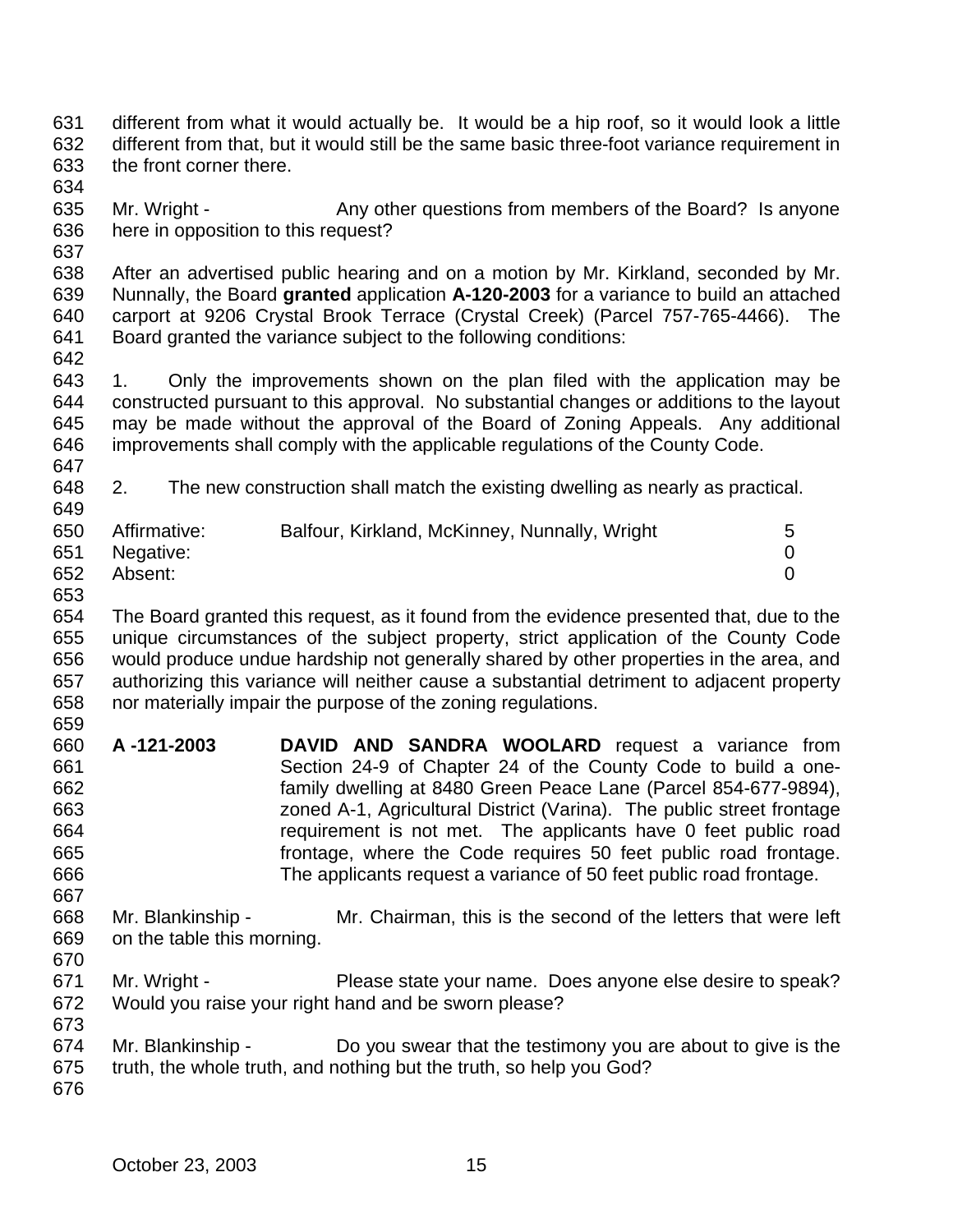Ms. Woolard - I do. Sherri Woolard; I'm now the owner of that piece of land. My parents gave it to me. I'm requesting from the County fifty feet of road frontage to access my lot. Right there Green Peace goes off onto Monguy and Far Side Lane (Trail), and I'm requesting access to that road so I can get to Green Peace Lane, which is my road. Mr. Nunnally - You say your mother is going to deed this over to you if you receive this variance, or right-of-way? Ms. Woolard - Yes sir. She's already deeded it to me. This is Sandra Woolard with me now. 689 Mr. Wright - Is Green Peace not a public road? Mr. Blankinship - It is not; it's a private road. Mr. Wright - But that is a paved road, is it? Ms. Woolard - No sir, it's a graveled road, and the neighbors pitch in and maintain it. Mr. Wright - They share it? Have you read the proposed conditions for the case? Ms. Sandra Woolard - Yes sir, I have. Mr. Wright - You realize it's your responsibility to keep up the road if it needs to be done? Ms. Sherri Woolard - Yes sir. 708 Mr. Wright - Any further questions from members of the Board? Anyone here in opposition to this request? After an advertised public hearing and on a motion by Mr. Nunnally, seconded by Mr. Balfour, the Board **granted** application **A-121-2003** for a variance to build a one-family dwelling at 8480 Green Peace Lane (Parcel 854-677-9894). The Board granted the variance subject to the following conditions: 1. This variance applies only to the public street frontage requirement. All other applicable regulations of the County Code shall remain in force. 2. At the time of building permit application, the applicant shall submit the necessary information to the Department of Public Works to ensure compliance with the requirements of the Chesapeake Bay Preservation Act and the code requirements for water quality standards.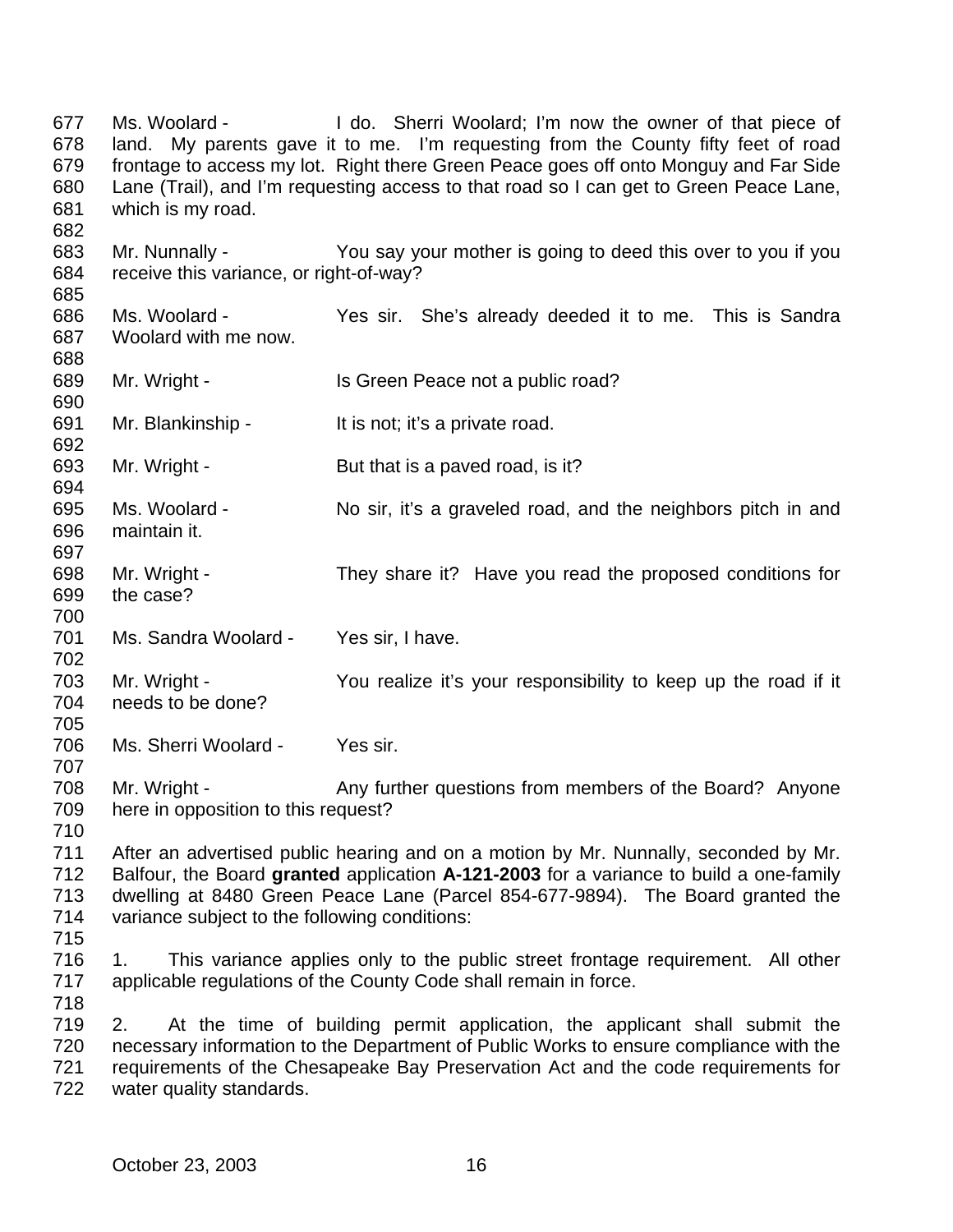3. At the time of building permit application the owner shall demonstrate that the parcel created by this division has been conveyed to members of the immediate family, and the subdivision ordinance has not been circumvented.

 4. Approval of this request does not imply that a building permit will be issued. Building permit approval is contingent on Health Department requirements, including, but not limited to, soil evaluation for a septic drainfield and reserve area, and approval of a well location. 

 5. The owners of the property, and their heirs or assigns, shall accept responsibility for maintaining access to the property until such a time as the access is improved to County standards and accepted into the County road system for maintenance. 

| 738 | Affirmative:  | Balfour, Kirkland, McKinney, Nunnally, Wright | 5 |
|-----|---------------|-----------------------------------------------|---|
|     | 739 Negative: |                                               |   |
| 740 | Absent:       |                                               |   |
| 741 |               |                                               |   |

 The Board granted this request, as it found from the evidence presented that, due to the unique circumstances of the subject property, strict application of the County Code would produce undue hardship not generally shared by other properties in the area, and authorizing this variance will neither cause a substantial detriment to adjacent property nor materially impair the purpose of the zoning regulations. 

- **UP- 25-2003 RYAN HOMES** requests a temporary conditional use permit pursuant to Section 24-116(c)(1) of Chapter 24 of the County Code to keep the existing sales trailer until March, 2004 at 6280 Midview Road (Oakland Chase) (Parcel 807-705-5501), zoned R-3C, One-family Residence District (Conditional) (Varina).
- Mr. Wright Please state your name. Does anyone else desire to speak? Would you raise your right hand and be sworn please?
- Mr. Blankinship Do you swear that the testimony you are about to give is the truth, the whole truth, and nothing but the truth, so help you God?
- Mr. Melchor I do. My name is Rick Melchor, with Ryan Homes. Mr. Chairman, members of the Board, Mr. Secretary, I'm Manager for Ryan Homes, and I'm here to speak on their behalf today. This is basically a request to extend an existing trailer conditional use permit. This particular community is about five months behind schedule, due to the rain that we received earlier this year, as well as Hurricane Isabel, and we have begun our model home on one of the corner lots, through an acreage permit process; however it will be another month before there will be gravel on the roads, and then it should take another two months before, hopefully, we'll have electricity in the community and acceptance of the public utilities. So we're requesting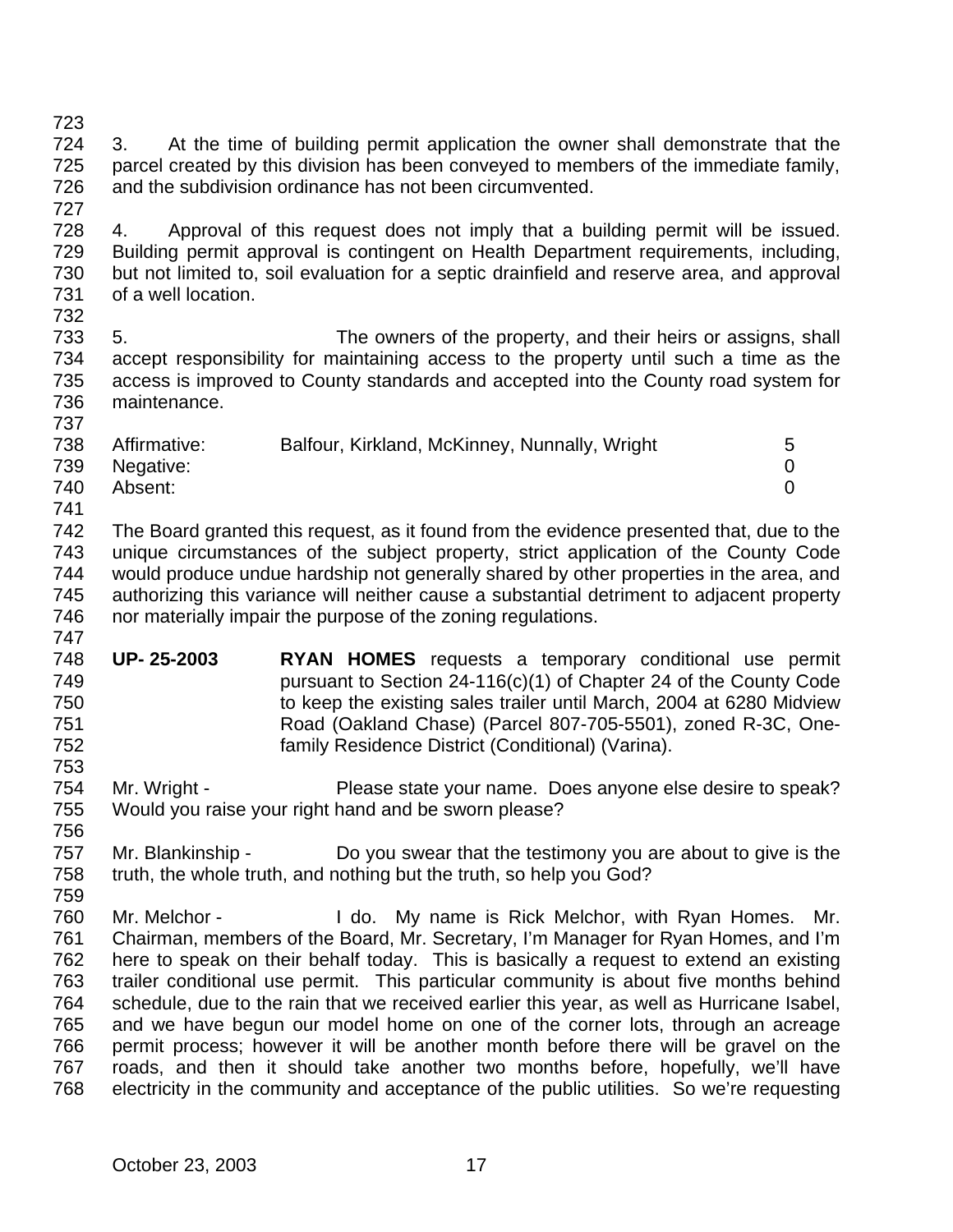that we extend our permit until March, to assure that we have our model home in place 770 and up and running with utilities and electricity. The one part of the staff report that I would like to discuss is the elimination of the port-a-potty and connection to sanitary sewer approved by public health. Primarily, there is nothing to connect into out there yet. As soon as there is, of course, that's what we'll connect the model home into, and 774 there are several other port-a-potties in the community, used by the contractors, that are not screened, that are required when a contractor is on a construction site. Once we go into building houses, we are also required, as builders, to have port-a-potties available 777 along the streets for the use by the workmen. The port-a-potty at this juncture is for the healthy usage by both our employees and our customers who come into our model. As soon as we are able to get out of this temporary trailer, which hopefully will be sooner than March, we will be removing everything and moving right into our model home, and using that as our sales center. 783 Mr. Nunnally - The permit we issued you before, was that for six months? Mr. Melchor - Yes sir, it was issued for six months, and that was March of 2002, last year, during which we had six or seven months of rain that was unexpected, and with Hurricane Isabel, the contractors couldn't get back into the site. Our biggest concern is that Virginia Power is so far behind at energizing communities because of all the work that they've had to do, to clean up the hurricane. Mr. Nunnally - You haven't hooked any homes up? Mr. Melchor - No sir, we are framing right now our model home, but the subdivision plat is also not recorded, so we cannot actually have lots until the subdivision plat is recorded. Our model home is being built on an acreage permit, which is allowable to have one model home in a subdivision or proposed subdivision, with tentative approval until that final plat is recorded. 799 Mr. Nunnally - Are you going to use the model home for an office after you 800 get that, and remove the trailer at that time, even though it's not March? Mr. Melchor - Yes sir, we hope to be in our model home in January, but it's really going to depend on tentative acceptance of the utility systems and the power being energized in the community. Mr. Kirkland - Does your model home right now have electricity? Does your trailer have electricity? 809 Mr. Melchor - **Our trailer right now has a temporary drop**, yes sir. Mr. Kirkland - So you have lights on at night, because I see your hours of operation are until 7:00 pm. 814 Mr. Melchor - Yes, for security purposes, we have lights on at night,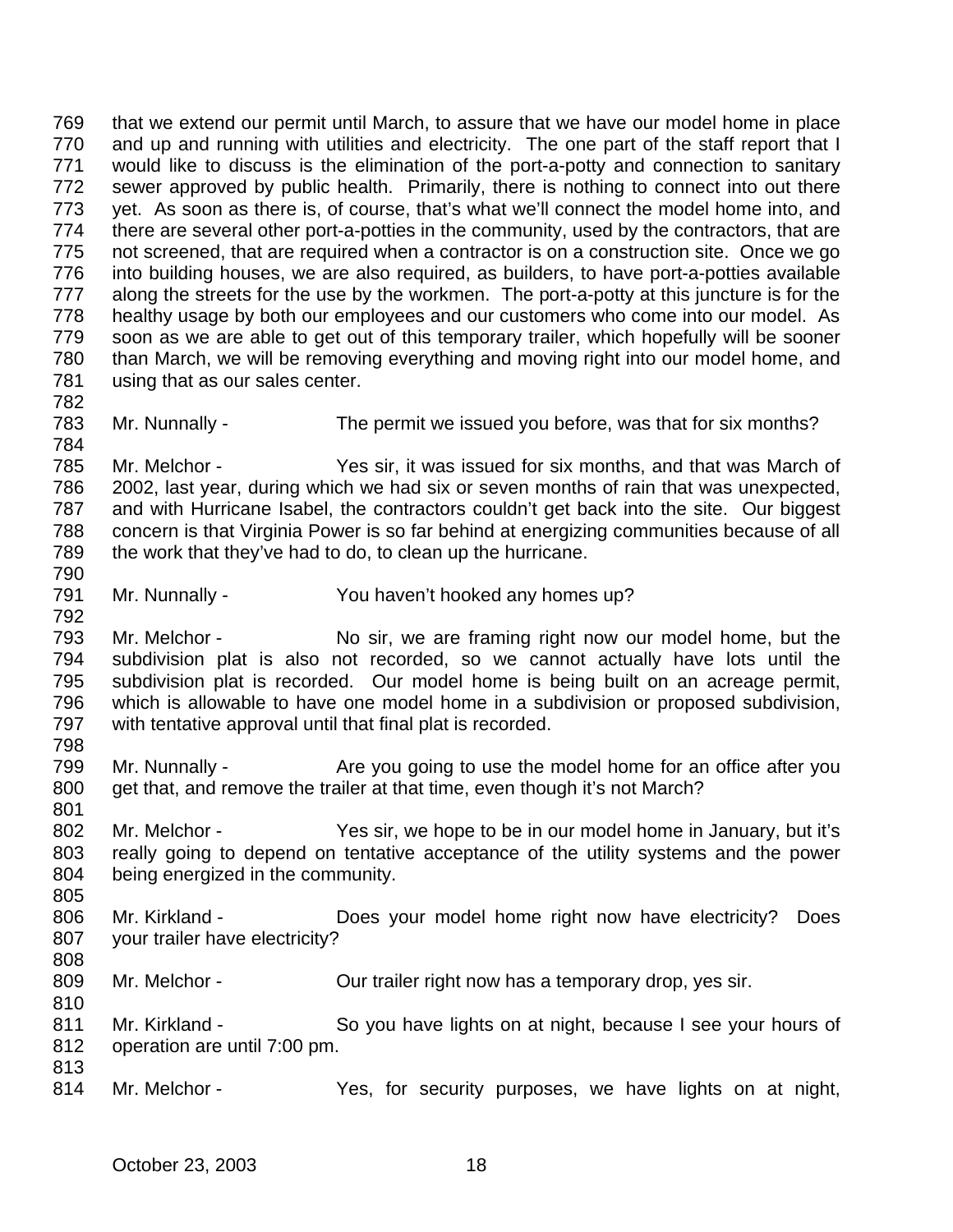because there is a community behind, so there is a place to get a drop. Even if the community is not energized as a whole, we can probably keep a temporary power drop to the model home, to get inspections, to be able to get a certificate of occupancy, and our pleasure is always to get in our model home as quick as possible, for purposes of customer service, and they'd rather see the model home than the trailer for sales purposes. 822 Mr. Wright - Mr. Blankinship, what is the number 3. condition mean? 824 Mr. Blankinship - That's the standard condition we use for an office trailer permits, that they be required to connect to a sanitary system. 827 Mr. Wright - Can he live with that? Can they comply with that, under the circumstances? 830 Mr. Blankinship - In a sense, the portable toilet, I guess. There's not a Health Department permit for those, is there. It's approved by the Health Department in the sense that it's not a violation of anything. It would probably be better to strike that condition. 835 Mr. Wright - If he can't comply with it, it would put him in a kind of a bind to have it in there. 838 Mr. Blankinship - It would probably be better to strike it. 840 Mr. Wright - Anything further? 842 Mr. Melchor - Can I ask a question, Mr. Chairman? 844 Mr. Blankinship - Lee, would you bring up the plat for a second. See the row of landscaping between the trailer and the parking area there? And then there are two or three other bushes shown. Lee, if you'd go to either of the photos, it doesn't appear to have been installed. Is there a reason the landscaping wasn't installed? Is there a 848 target date for when it will be? Mr. Melchor - That's a good question, but I will make sure it is installed, sir. Mr. Wright - That landscaping should be installed. 854 Mr. Melchor - It should be between the parking lot and the trailer, based on the sketch. 857 Mr. Wright - I guess that's what number 2 says, right? 859 Mr. Melchor - I can get after my field people for that. I'll make sure that's taken care of.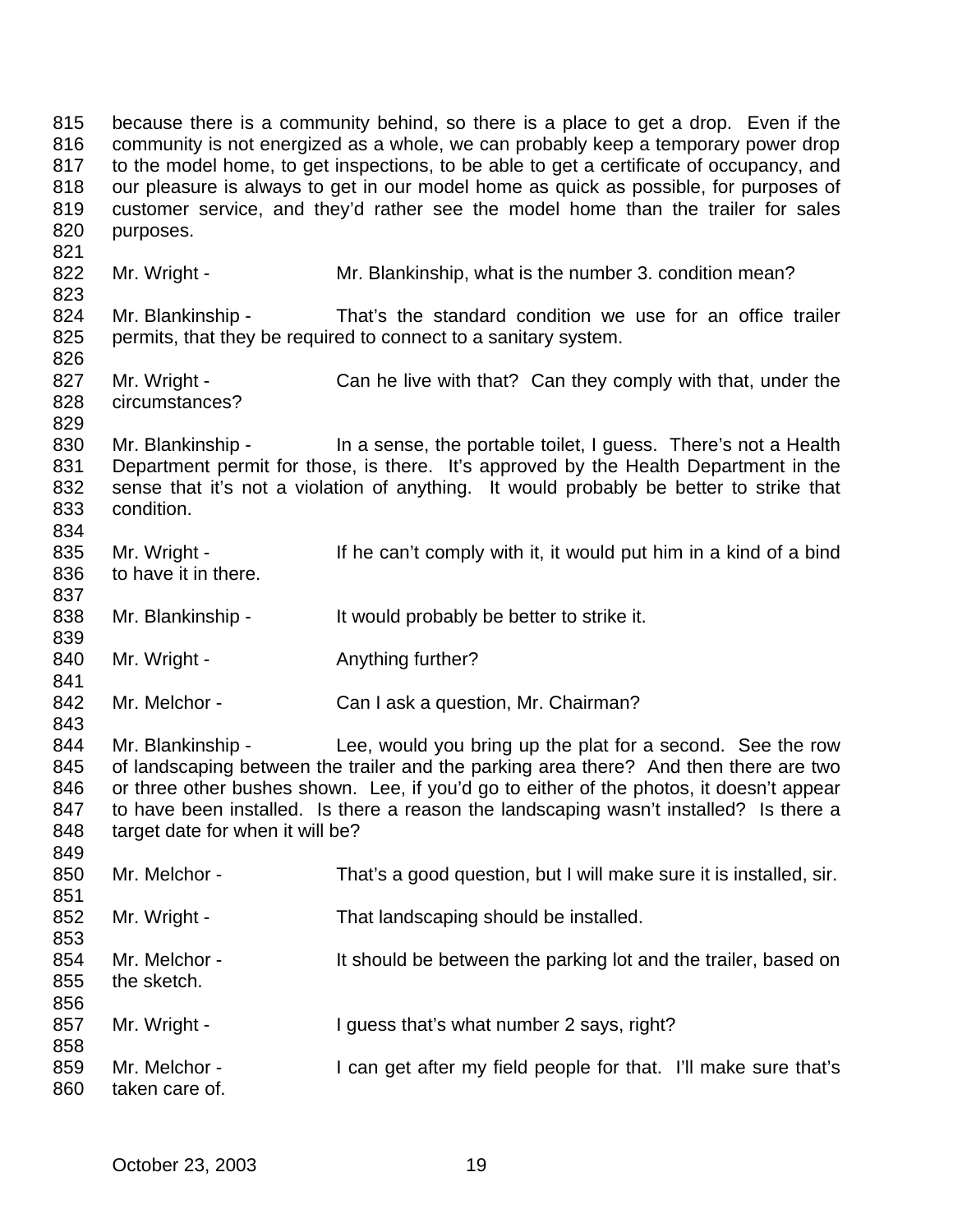862 Mr. Wright - Anything further, Mr. Melchor? 864 Mr. Nunnally - Now you wouldn't have any problem with a condition on this 865 that you remove that trailer as soon as the model home is up? 867 Mr. Melchor - No sir, that's perfectly all right, if you could give us maybe fifteen days after the certificate of occupancy. 870 Mr. Wright - Two weeks after they get a CO. Is there anyone here in opposition to this request? That concludes the case. After an advertised public hearing and on a motion by Mr. Nunnally, seconded by Mr. McKinney, the Board **granted** application **UP-25-2003** for a temporary conditional use permit to keep the existing sales trailer until March, 2004 at 6280 Midview Road (Oakland Chase) (Parcel 807-705-5501). The Board granted the use permit subject to 877 the following conditions: 1. Only the trailer, landscaping and parking shown on the plan filed with the application may be constructed pursuant to this approval. No substantial changes or additions to the layout may be made without the approval of the Board of Zoning Appeals. Any additional improvements shall comply with the applicable regulations of the County Code. 2. The landscaping and off-street parking spaces shown on the plan shall be 886 provided before the trailer is occupied. 3. [Deleted] 4. The hours of operation for the sales trailer shall be from 11 am to 7 pm. 5. [Amended] The trailer shall be removed from the site within two weeks of the issuance of a certificate of occupancy for the model home, or by March 1, 2004, whichever comes first. At that time this permit shall expire and shall not be extended. 896 Affirmative: Balfour, Kirkland, McKinney, Nunnally, Wright 5 Negative: 0 Absent: 0 **A -122-2003 HOME EXTERIOR CONCEPTS** requests a variance from Section 24-94 of Chapter 24 of the County Code to build an attached carport at 804 Lakewater Drive (Sleepy Hollow Forest) (Parcel 746- 740-1653), zoned R-3, One-family Residence District (Tuckahoe). The minimum side yard setback and total side yard setback are not met. The applicant has 10 feet minimum side yard setback and 25 feet total side yard setback, where the Code requires 12 feet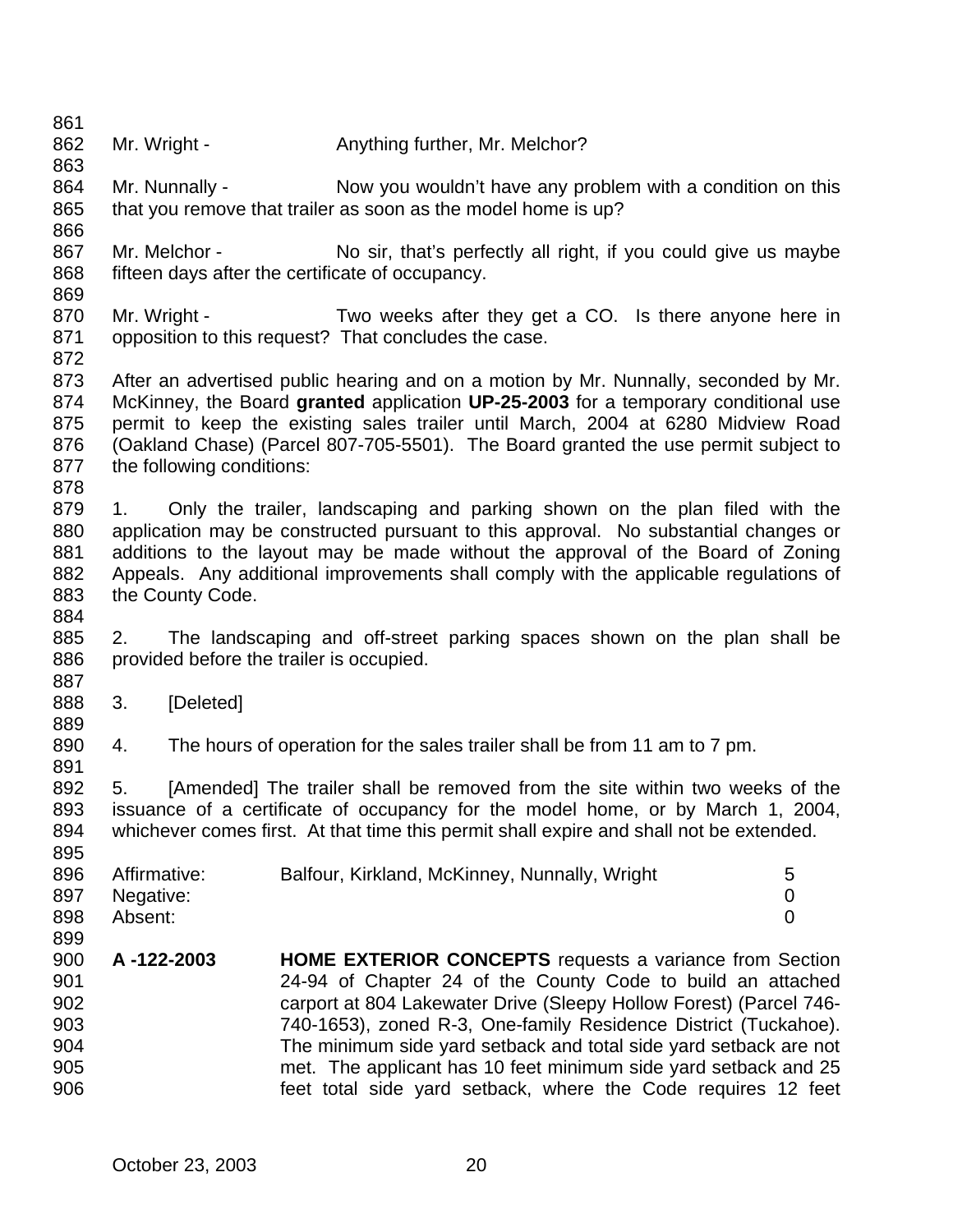minimum side yard setback and 30 feet total side yard setback. The applicant requests a variance of 2 feet minimum side yard setback and 5 feet total side yard setback. Mr. Wright - I don't see anybody here. We'll pass it by and go on to the next case. *(Case was called for again at end of 9:00 o'clock docket and passed by on to the end of the agenda.) (Case was called again at start of 10:00 o'clock docket and passed by to the end of the agenda.) (Case was called again at end of 10:00 o'clock docket.)* Upon a motion by Mr. Balfour, seconded by Mr. Kirkland, the Board **deferred** application **A-122-2003** for a variance to build an attached carport at 804 Lakewater Drive (Sleepy Hollow Forest) (Parcel 746-740-1653). The case was deferred from the October 23, 2003, until the November 20, 2003, meeting. 927 Affirmative: Balfour, Kirkland, McKinney, Nunnally, Wright 5 Negative: 0 Absent: 0 **A -123-2003 ANGELA M. SMITH** requests a variance from Section 24-94 of Chapter 24 of the County Code to build an addition at 1309 Middleberry Drive (Foxboro North) (Parcel 803-705-8511), zoned R-3AC, One-family Residence District (Conditional) (Varina). The rear yard setback is not met. The applicant has 23 feet rear yard setback, where the Code requires 35 feet rear yard setback. The applicant requests a variance of 12 feet rear yard setback. 939 Mr. Wright - Please state your name. Does anyone else desire to speak? Would you raise your right hand and be sworn please? 942 Mr. Blankinship - Do you swear that the testimony you are about to give is the truth, the whole truth, and nothing but the truth, so help you God? 945 Ms. Smith - I do. Angela M. Smith. I want to have an addition built onto the back of my property. Mine doesn't go out; I don't have as much depth in my back yard as some of my existing neighbors do, but I've talked to all of my neighbors, and I haven't heard of anybody having any complaints about it. Everybody seems to think that it would be okay. I've had a little one in the last two years, and you know with them comes a lot of stuff, so we just want to get a little more space inside to be able to put some of her toys and all of those fun things that she has, and it's actually going to take up no more space than what the current patio is, because it's really just about closing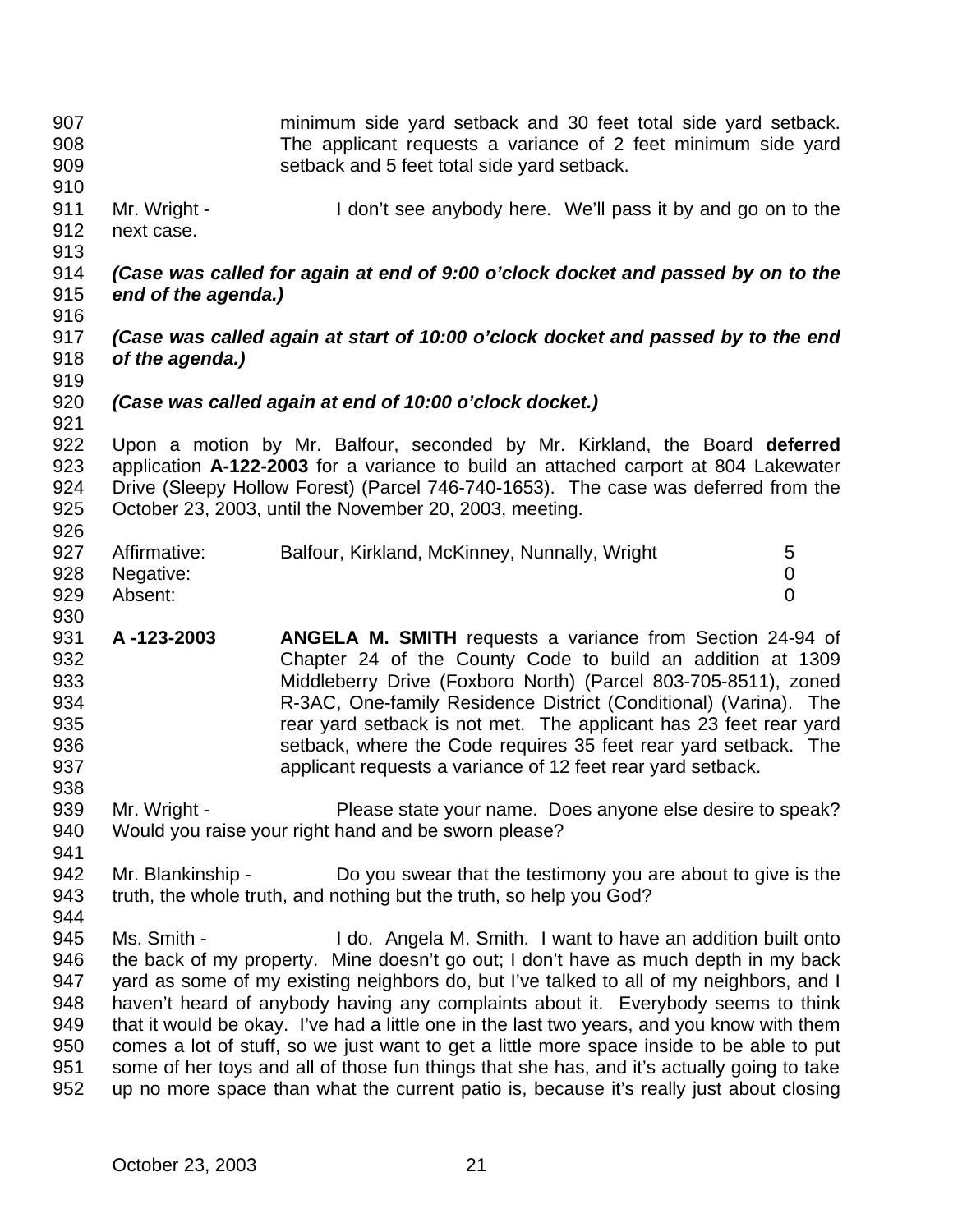that in and forming the patio into a room. Mr. Wright - What's located behind your property? Ms. Smith - I have a neighbor who lives behind me, but as you can tell from all of the trees that you see, all of that is actually in her yard, so we can hardly even see each other's property from the back. Mr. Wright - It doesn't appear either that her house is directly behind your property. 964 Ms. Smith - No it's not; she has a pretty big lot over there. 966 Mr. Wright - It seems to be kind of open. 968 Ms. Smith - Very much so. 970 Mr. Wright - All right. Anything further? Any other questions from members of the Board? Is anyone here in opposition to this request. That concludes the case. After an advertised public hearing and on a motion by Mr. Nunnally, seconded by Mr. McKinney, the Board **granted** application **A-123-2003** for a variance to build an addition at 1309 Middleberry Drive (Foxboro North) (Parcel 803-705-8511). The Board granted the variance subject to the following conditions: 1. Only the improvements shown on the plan filed with the application may be constructed pursuant to this approval. No substantial changes or additions to the layout may be made without the approval of the Board of Zoning Appeals. Any additional improvements shall comply with the applicable regulations of the County Code. 2. The new construction shall match the existing dwelling as nearly as practical. 986 Affirmative: Balfour, Kirkland, McKinney, Nunnally, Wright 5 Negative: 0 Absent: 0 The Board granted this request, as it found from the evidence presented that, due to the unique circumstances of the subject property, strict application of the County Code would produce undue hardship not generally shared by other properties in the area, and authorizing this variance will neither cause a substantial detriment to adjacent property nor materially impair the purpose of the zoning regulations. *(Chairman Wright called for A-122-2003 again.)* Mr. Wright - Do you want to go ahead and decide on these cases. We'll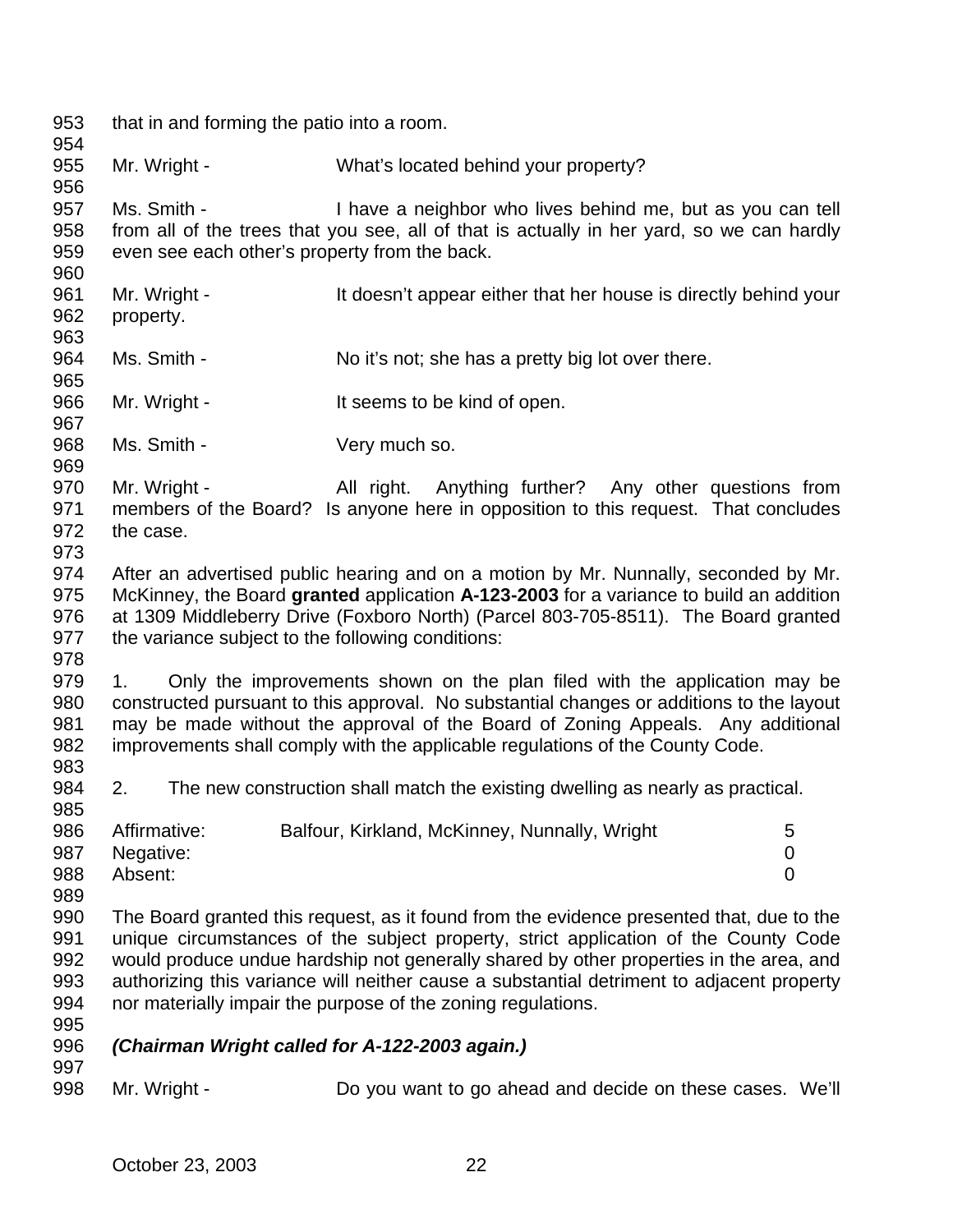start from the beginning

# *Beginning at 10:00*

Mr. Wright - Mr. Secretary, maybe you should read the rules again for the

 10:00 o'clock people. 

 Mr. Blankinship - The rules for this meeting are as follows. As Secretary, I will call each case. The applicant should come to the podium at that time. We will ask all those who intend to speak, in favor or in opposition, to stand and be sworn in. The applicants will then present their testimony. After the applicant has spoken, the Board will ask them questions, and then anyone else who wishes to speak will be given the opportunity. After everyone has spoken, the applicant, and only the applicant, will have the opportunity for rebuttal. After hearing the case, and asking questions, the Board will take the matter under advisement. They will render all of their decisions at the end of 1014 the meeting. There are only three cases left, so if you wish to know their decision on a specific case, you can either stay until the end of the meeting, or you can call the Planning Office later this afternoon. This meeting is being tape recorded, so we will ask everyone who speaks, to speak directly into the microphone on the podium, to state your name, and to spell your last name please. And finally, out in the foyer, there are two binders, containing the staff report for each case, including the conditions that have been recommended by the staff.

1022 Mr. Wright - Call case A-122-2004, to see if that person is here.

# **New Applications**

- **A -124-2003 TOM SQUIRES, JR.** requests a variance from Sections 24-94 and 24-9 of Chapter 24 of the County Code to build a one-family dwelling at 841 Nash Road (Parcel 833-708-5495), zoned A-1, Agricultural District (Varina). The lot width requirement and public street frontage requirement are not met. The applicant has 20 feet lot width and 20 feet public street frontage, where the Code requires 150 feet lot width and 50 feet public street frontage. The applicant requests a variance of 130 feet lot width and 30 feet **public street frontage.**
- Mr. Blankinship Mr. Chairman, this is the last of the three attachments that were left on the table for you this morning. It's a handwritten letter.
- 

- Mr. Wright Please state your name. Does anyone else desire to speak? Would you raise your right hand and be sworn please?
- Mr. Blankinship Do you swear that the testimony you are about to give is the
- truth, the whole truth, and nothing but the truth, so help you God?
-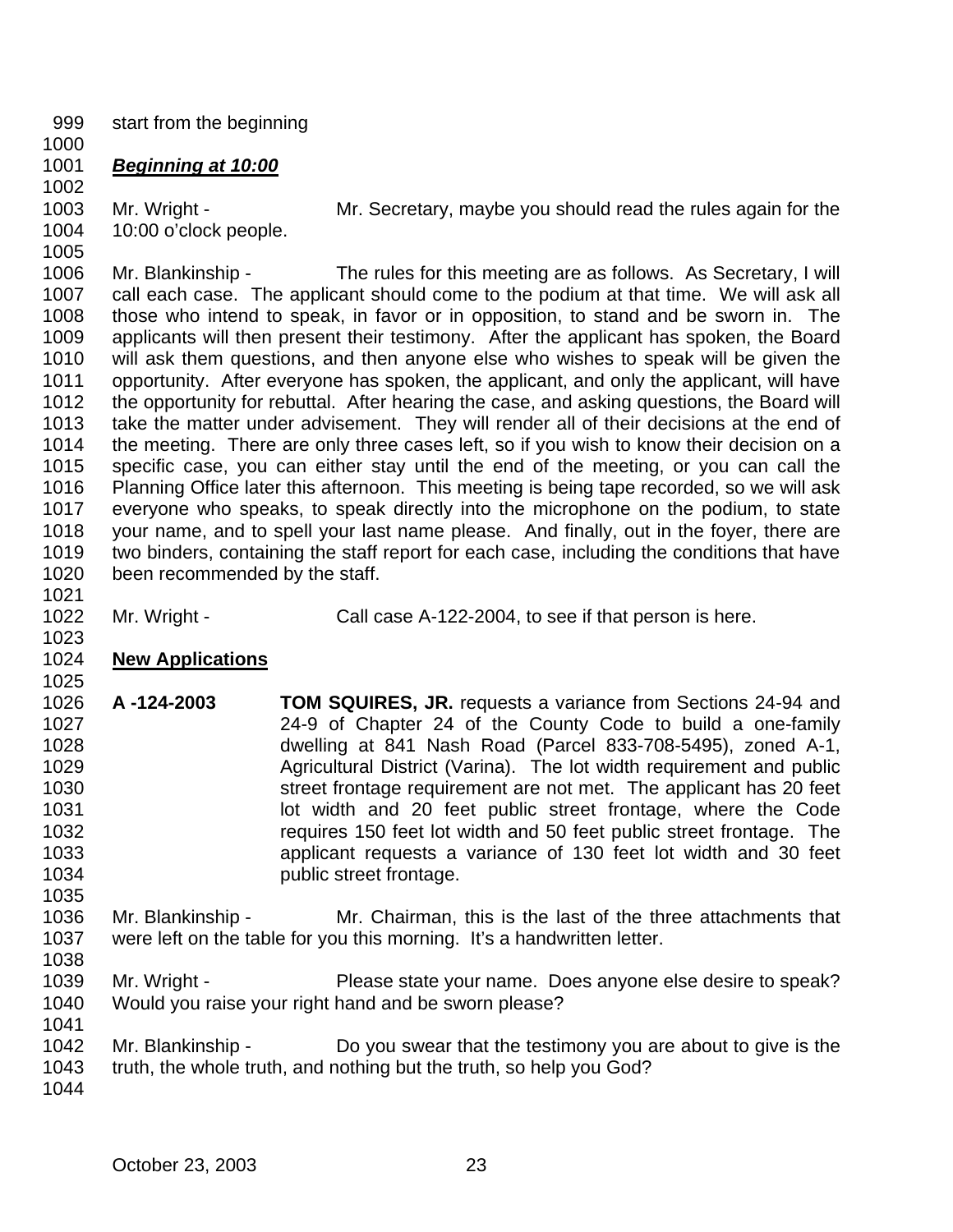Mr. Squires - I do. I'm Tom Squires, Jr. After a bit of hunting for some land to build on under the conditions I was looking for, I found this piece of property through Pioneer Realty, who right off told me that 1. There was a lot of land that won't be usable because of the flood plain, and 2. I would need to apply for a variance because when the land was surveyed in 1941, they apparently didn't have the 50-foot rule then. There's one neighbor up there who has a house; he's on the lot that has the two little parcels where the hand is, John Robinson. I met him; I like Mr. Robinson. He's a very good guy. I have no intentions of anything radical; I'm just wanting to build a standard residential home and cut the least amount of trees down that I can get away with. I don't know much else that I could add to that. 1056 Mr. Wright - How wide is your access to this property? You own the access? Mr. Squires - That's part of the eighteen acres, yes. 1061 Mr. Wright - How wide is that? Mr. Squires - The twenty-foot wide section touches Nash Road. That whole piece of property is on the west side of Nash Road. 1066 Mr. Wright - What size is your lot? Mr. Squires - The one side there is 412 feet, and the other side is 486, closest to Nash Road. The length of it is 774, but that will be cut in half by the flood plain. Mr. Wright - Our report says you have eighteen acres – is that about the size of this lot? Mr. Squires - Yes. It appears to be about six or seven, usable. 1077 Mr. Wright - What type of house did you propose to construct? Mr. Squires - Probably ranch, about 1500, maybe 2000 square feet, and I would like to have a garage if I could get that in there. Mr. Wright - Would it be wood siding, or what type of siding would it be? 1084 Mr. Squires - Most likely vinyl, that's what I'm thinking right now. 1086 Mr. Nunnally - And you're going to be about 370 feet off of Nash Road, is that right? Mr. Squires - Once you get down that long driveway, it may even be a little more than 370 feet.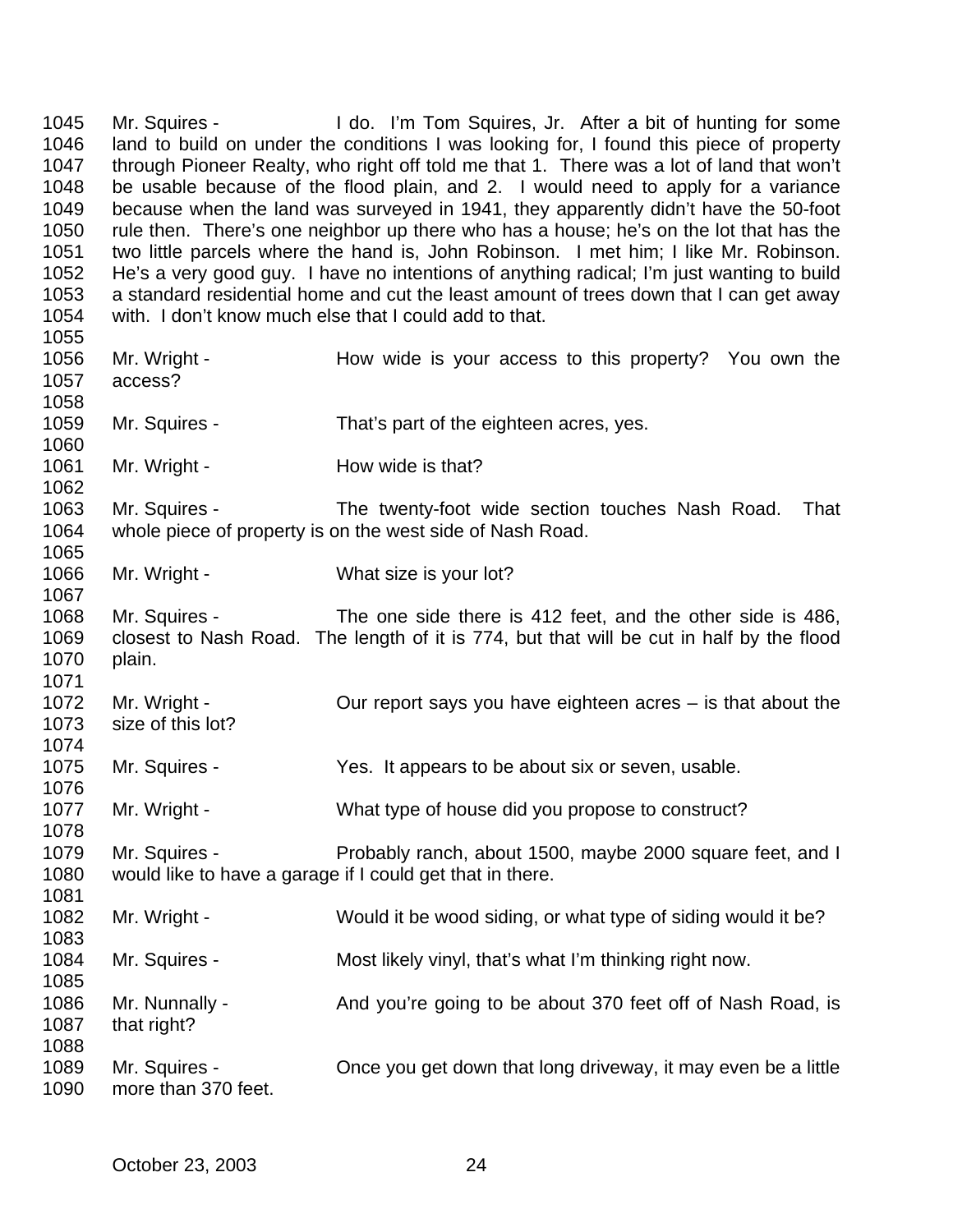| 1091 |                       |                                                                                                    |
|------|-----------------------|----------------------------------------------------------------------------------------------------|
| 1092 | Mr. Nunnally -        | Could be. It says at least 370 feet.                                                               |
| 1093 |                       |                                                                                                    |
| 1094 | Mr. Squires -         | Might even be closer to 500 feet.                                                                  |
| 1095 |                       |                                                                                                    |
| 1096 | Mr. Wright -          | All right, sir. Anything else that you wish to state, with                                         |
| 1097 | respect to your case? |                                                                                                    |
| 1098 |                       |                                                                                                    |
| 1099 | Mr. Squires -         | Nothing at the moment.                                                                             |
| 1100 |                       |                                                                                                    |
| 1101 | Mr. Wright -          | Have you read the conditions that were proposed, to make                                           |
| 1102 |                       | sure that you're in accord with those if this were to be approved?                                 |
| 1103 |                       |                                                                                                    |
| 1104 | Mr. Squires -         | Yes.                                                                                               |
| 1105 |                       |                                                                                                    |
| 1106 | Mr. Wright -          | All right. Any further questions from members of the Board?                                        |
| 1107 |                       | Anyone here in opposition to this request? You've already been sworn in.                           |
| 1108 |                       |                                                                                                    |
| 1109 | Mr. Robinson -        | John Robinson, Sr. I am a resident of Goochland County,                                            |
| 1110 |                       | but I am the father of John Robinson, Jr., who my Squires was referring to.                        |
| 1111 |                       |                                                                                                    |
| 1112 | Mr. Wright -          | He lives at that place out there on Nash Road.                                                     |
| 1113 |                       |                                                                                                    |
| 1114 | Mr. Robinson -        | He lives at 911 Nash Road. His concern is that right-of-way                                        |
| 1115 |                       | coming down by his house, and I believe his line extends right to the center of that little        |
| 1116 |                       | road, and it's only fifty feet, I believe, from the center of that road, to the corner of his      |
| 1117 |                       | house. The concern is why he'd have to enter that right-of-way, because that's going to            |
| 1118 |                       | be like driving right into his house, coming by there, and that little road was just a little      |
| 1119 |                       | private road that was used by the two brothers who owned that property, that whole                 |
| 1120 |                       | piece of property in there, and they just had that little road to drive down to go back in         |
| 1121 |                       | the back of the property to a hog pen that they had back there. The problem is, that               |
| 1122 |                       | little road, as I said, his line extends, if I'm correct, right in the center of that little road. |
| 1123 |                       |                                                                                                    |
| 1124 | Mr. Wright -          | It sure looks like to me that that house is a lot further than 50                                  |
| 1125 | feet from that road.  |                                                                                                    |
| 1126 |                       |                                                                                                    |
| 1127 | Mr. Robinson -        | It's not, well give or take, maybe a foot or so.                                                   |
| 1128 |                       |                                                                                                    |
| 1129 | Mr. Blankinship -     | I think it's almost 200.                                                                           |
| 1130 |                       |                                                                                                    |
| 1131 | Mr. Nunnally -        | You said 911.                                                                                      |
| 1132 |                       |                                                                                                    |
| 1133 | Mr. Robinson -        | No, no, that road leading down beside, off of 911, I mean off                                      |
| 1134 | of Nash Road.         |                                                                                                    |
| 1135 |                       |                                                                                                    |
| 1136 | Mr. Nunnally -        | Then you're talking about lot 901.                                                                 |
|      |                       |                                                                                                    |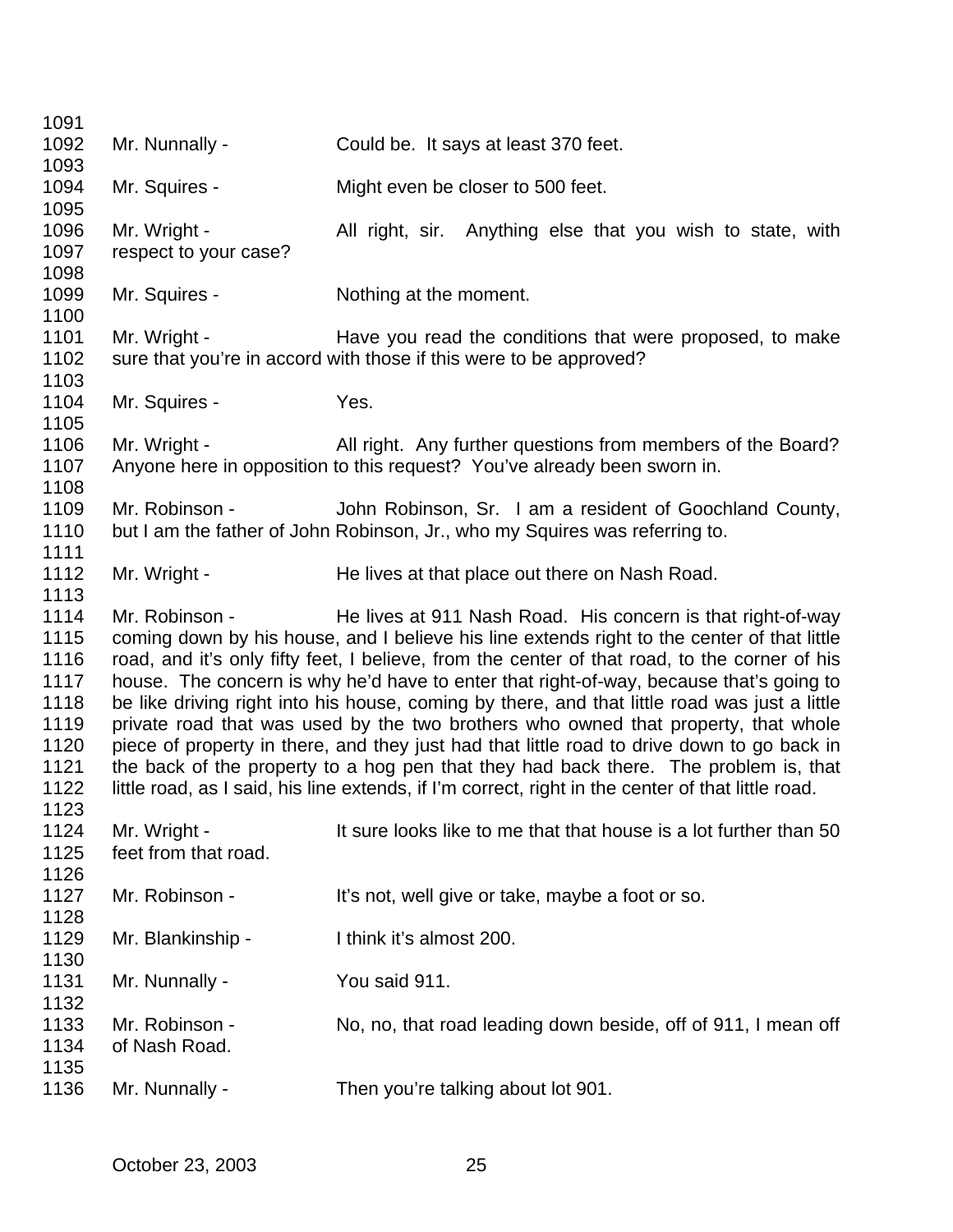| 1137         |                    |                                                                                                |
|--------------|--------------------|------------------------------------------------------------------------------------------------|
| 1138         | Mr. Robinson -     | You see, to get to his property, you're going to have to turn                                  |
| 1139         |                    | left off of Nash Road. That's the little road I'm talking about.                               |
| 1140         |                    |                                                                                                |
| 1141         | Mr. Nunnally -     | Is that the lot to the right of it that you're talking about?                                  |
| 1142         |                    |                                                                                                |
| 1143         | Mr. Robinson -     | Yes, coming on down.                                                                           |
| 1144         |                    |                                                                                                |
| 1145         | Mr. Wright -       | Are we talking about the same thing?                                                           |
| 1146<br>1147 | Mr. McKinney -     |                                                                                                |
| 1148         |                    | What address does your son live at, Mr. Robinson?                                              |
| 1149         | Mr. Robinson -     | He's 911.                                                                                      |
| 1150         |                    |                                                                                                |
| 1151         | Mr. Wright -       | 911. He's a long ways from this road.                                                          |
| 1152         |                    |                                                                                                |
| 1153         | Mr. Balfour -      | See it looks like, Mr. Robinson, there's a lot                                                 |
| 1154         |                    |                                                                                                |
| 1155         | Mr. Robinson -     | Yes, he's quite a ways off of Nash Road.                                                       |
| 1156         |                    |                                                                                                |
| 1157         | Mr. Nunnally -     | No, no, no, no, we're saying that he's off of the right-of-way,                                |
| 1158         |                    | if you look at that map, he's over on the right, where #911 is, and I think you're looking     |
| 1159         |                    | at lot 901, looks like. If he lives at 911, he's a pretty good little ways from that driveway. |
| 1160         | 901 is next to it. |                                                                                                |
| 1161         |                    |                                                                                                |
| 1162         | Mr. Wright -       | He's a couple of hundred feet from the road.                                                   |
| 1163         |                    |                                                                                                |
| 1164         | Mr. McKinney -     | He's not beside that road.                                                                     |
| 1165         |                    |                                                                                                |
| 1166         | Mr. Nunnally -     | See where that arrow is?                                                                       |
| 1167         |                    |                                                                                                |
| 1168         | Mr. Robinson -     | Oh yeah, I see where your arrow is, okay, all right.                                           |
| 1169         |                    |                                                                                                |
| 1170<br>1171 | Mr. Wright -       | That's a long distance from his house to that road.                                            |
| 1172         | Mr. Robinson -     | What is that 901?                                                                              |
| 1173         |                    |                                                                                                |
| 1174         | Mr. Nunnally -     | Looks like it's vacant.                                                                        |
| 1175         |                    |                                                                                                |
| 1176         | Mr. McKinney -     | He doesn't own that lot.                                                                       |
| 1177         |                    |                                                                                                |
| 1178         | Mr. Robinson -     | That's not the lot that he's referring to?                                                     |
| 1179         |                    |                                                                                                |
| 1180         | Mr. Wright -       | We're coming along beside 901.                                                                 |
| 1181         |                    |                                                                                                |
| 1182         | Mr. Kirkland -     | We're talking about the big chunk all the way in the back.                                     |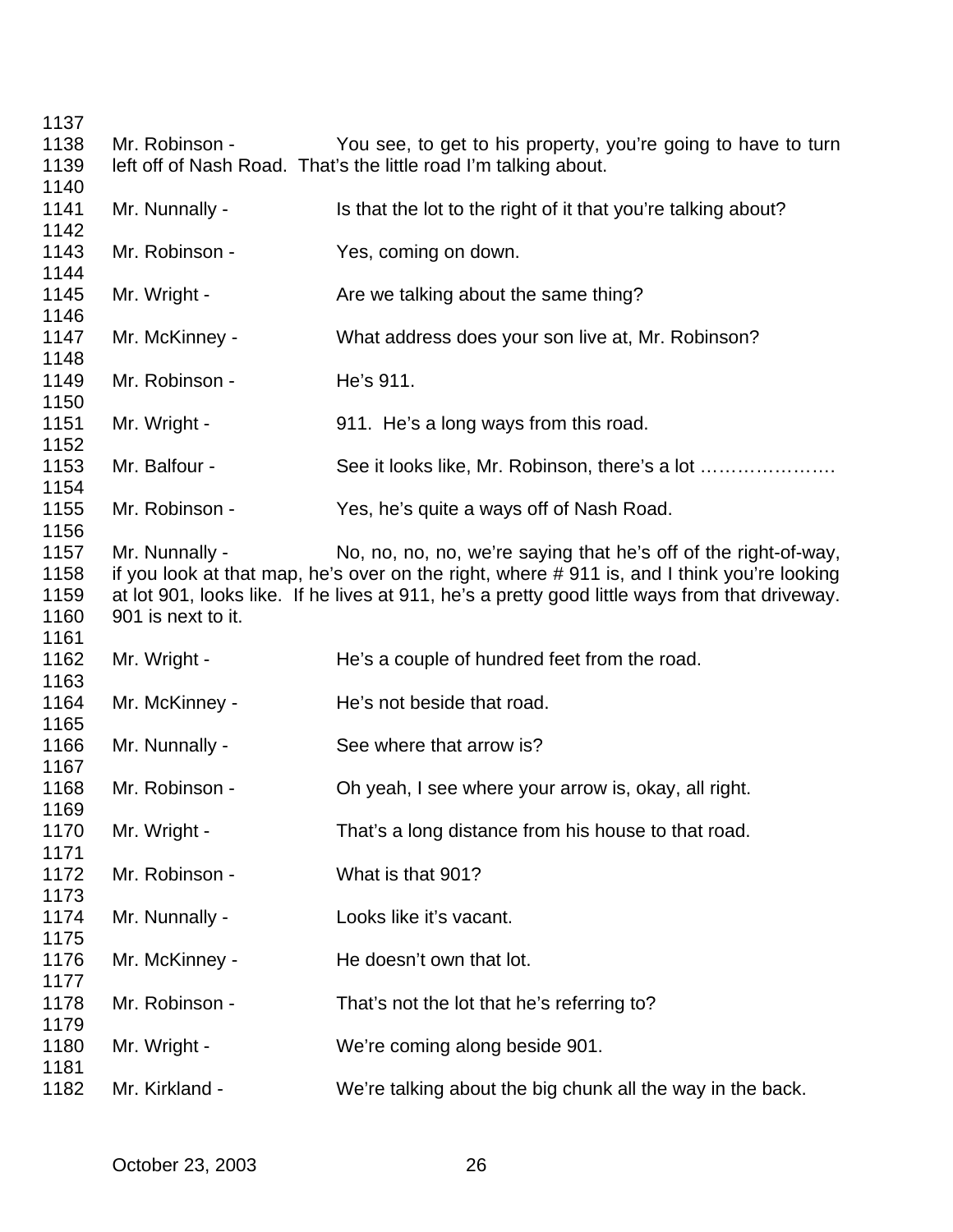| 1183                 |                                                                  |                                                                                                                                        |
|----------------------|------------------------------------------------------------------|----------------------------------------------------------------------------------------------------------------------------------------|
| 1184<br>1185<br>1186 | Mr. McKinney -<br>901 is the road.                               | He's got eighteen acres all the way in the back; right beside                                                                          |
| 1187<br>1188<br>1189 | Mr. Robinson -<br>eighteen acres, isn't he.                      | He's going to have to come across somebody to get to that                                                                              |
| 1190<br>1191         | Mr. Nunnally -                                                   | Yes, 901 knows where he's coming by, not 911.                                                                                          |
| 1192<br>1193<br>1194 | Mr. Blankinship -<br>owns twenty feet.                           | He doesn't actually have to cross anybody else, because he                                                                             |
| 1195<br>1196         | Mr. Kirkland -<br>buys the property.                             | He owns twenty feet, all the way back to his property, if he                                                                           |
| 1197<br>1198<br>1199 | Mr. McKinney -                                                   | That's his property.                                                                                                                   |
| 1200<br>1201<br>1202 | Mr. Wright -                                                     | He owns that 20-foot strip there, that goes back to his<br>property, which is a good 200 feet from your son's property, it looks like. |
| 1203<br>1204<br>1205 | Mr. Nunnally -<br>He will own it.                                | We he doesn't own it yet. I think it's a conditional purchase.                                                                         |
| 1206<br>1207<br>1208 | Mr. Wright -<br>the way back to that property. Are we right sir? | Yes, that's what he proposes to buy, the 20-foot access all                                                                            |
| 1209<br>1210         | Mr. Robinson -                                                   | I think I understand.                                                                                                                  |
| 1211<br>1212<br>1213 | Mr. Nunnally -<br>away from his son's home?                      | We can ask him $-$ are we right, it's a few hundred yards                                                                              |
| 1214<br>1215<br>1216 | Mr. Squires -<br>IS.                                             | I can take that little hand and place it about where his home                                                                          |
| 1217<br>1218         | Mr. Kirkland -                                                   | There's his house, right there.                                                                                                        |
| 1219<br>1220         | Mr. Squires -                                                    | No, that's the old one; that's no longer there.                                                                                        |
| 1221<br>1222         | Mr. Nunnally -                                                   | Where's the new one? Where's his house?                                                                                                |
| 1223<br>1224         | M. Blankinship -                                                 | It's way back there. Can you describe it from here.                                                                                    |
| 1225<br>1226         | Mr. Squires -<br>where his house is, right there.                | Pull the hand down, a little further, over, actually that's about                                                                      |
| 1227<br>1228         | Mr. Kirkland -                                                   | Oh yes, you can see it. There it is, stuck in here.                                                                                    |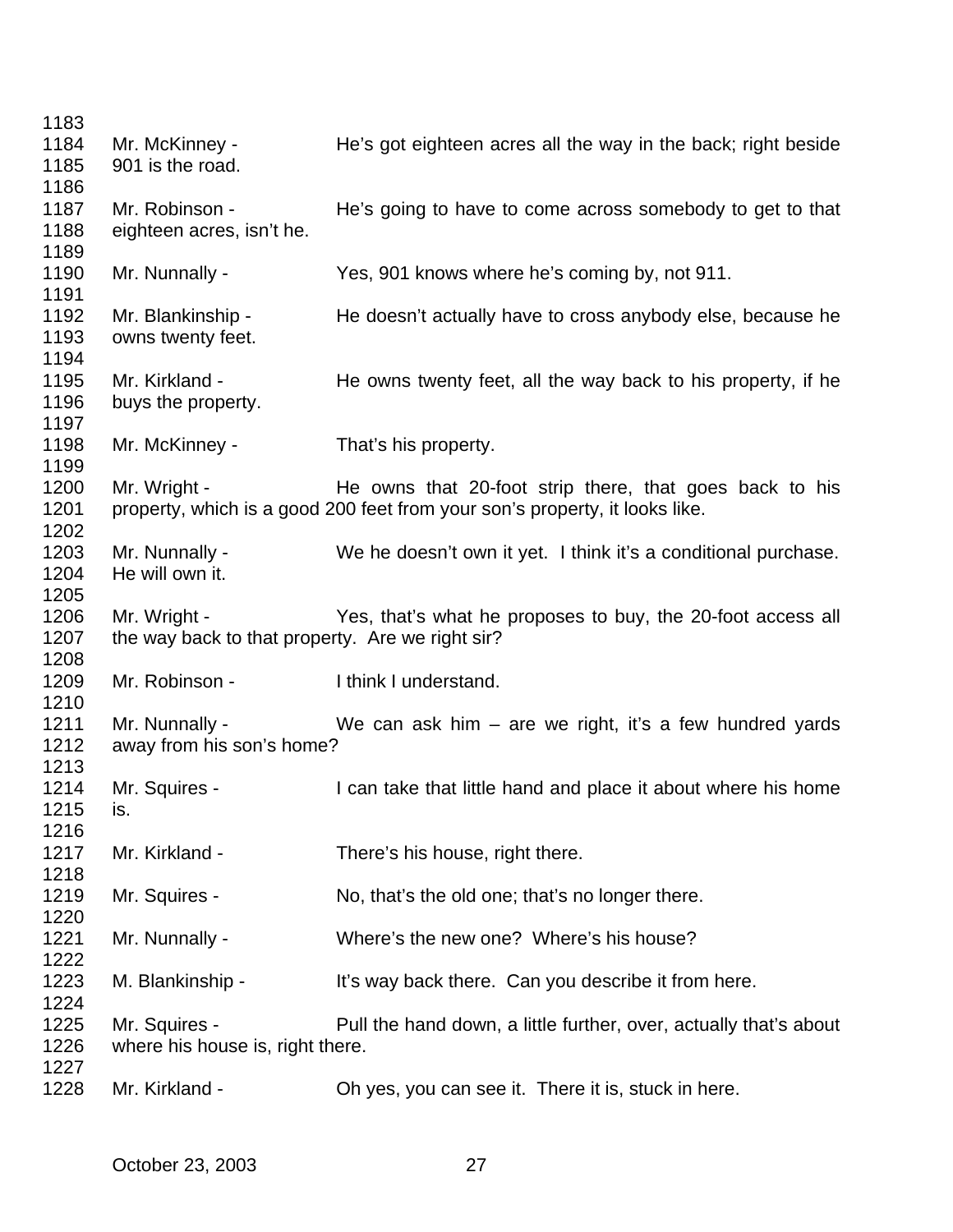1229 1230 Mr. Wright - I see a house there now. That's a good hundred feet or 1231 more from that access. Are we right? 1232 1233 Mr. Nunnally - How far is where you want to buy? Have you got a survey 1234 that shows you how far your right-of-way is from that house? 1235 1236 Mr. Squires - Not yet. There was a map in the place where I went to get 1237 my application, and they were able to stretch a line and get the measurement, but I 1238 can't remember what it is. 1239 1240 Mr. Wright - It's on the tax map. You can see his house back there now. 1241 1242 Mr. Kirkland - It looks like it's sitting right there. 1243 1244 Mr. Wight - That's a pretty good ways from his house. 1245 1246 Mr. Robinson - I didn't think that right-of-way coming down beside there was 1247 near any 200 feet away. 1248 1249 Mr. Wright - But he's not coming down beside your son's property; he's 1250 going over a lot further. 1251 1252 Mr. Robinson - Is this a copy of the map. 1253 1254 Mr. Squires - That's the actual plan. This is John's property right here. 1255 His house would be …………….. 1256 1257 Mr. Robinson - Where is Nash Road? 1258 1259 Mr. Squires - Here's Nash Road. 1260 1261 Mr. Robinson - His house would be right along in here somewhere. 1262 1263 Mr. Squires - It's away from this 1264 1265 Mr. Robinson - Away from that, yes. See here. What I'm talking about, 1266 they've gone from this line here, this road; it's not 100 feet across there. 1267 1268 Mr. Wright - That's not the way I see it. Mr. Robinson, your son's house 1269 is not close to this access road. It's a good 100 and some feet there. 1270 1271 Mr. McKinney - It's more than that, because lot 901, the width of it is 103.75 1272 feet. 1273 1274 Mr. Wright - It looks like it's a couple of hundred feet.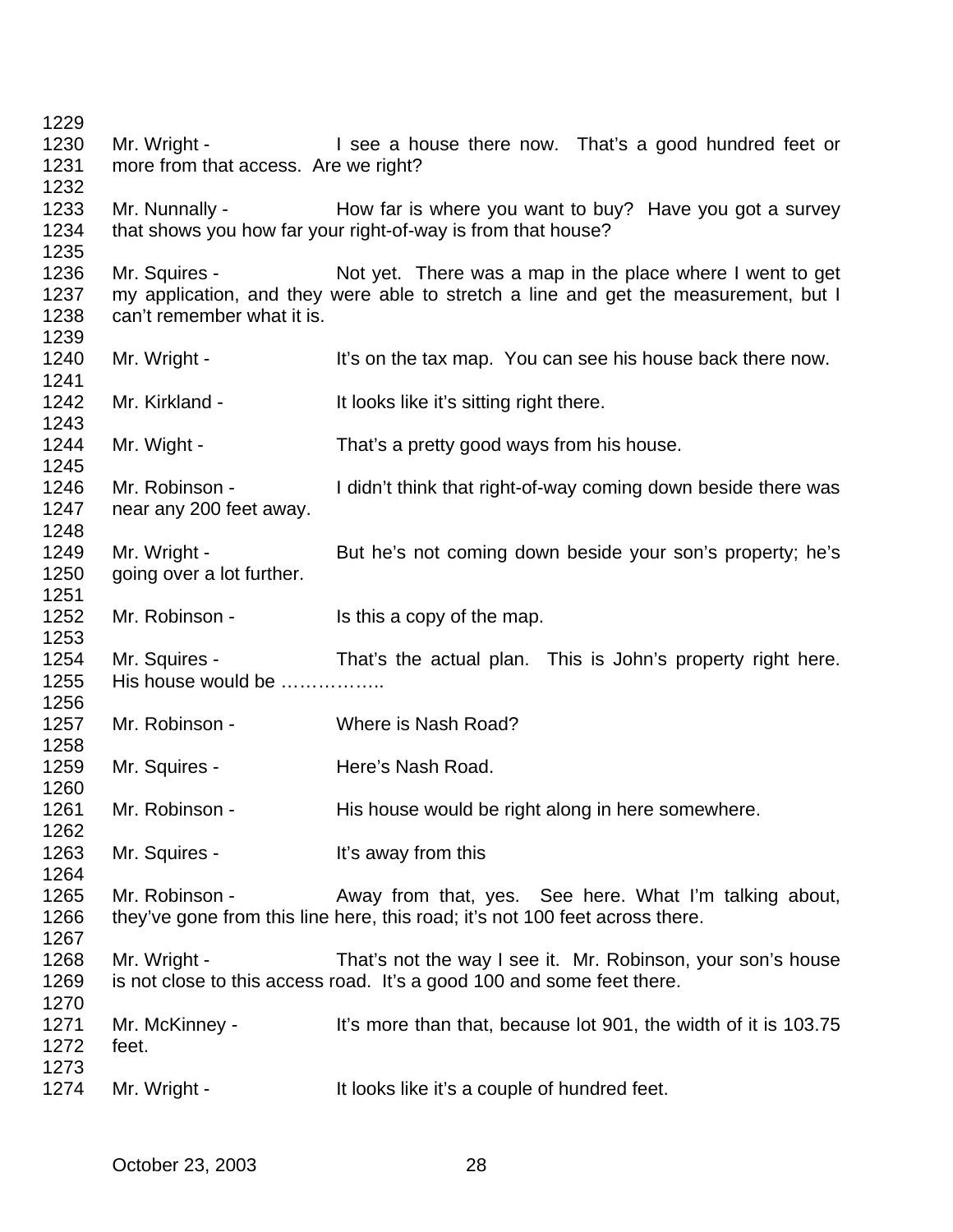| 1275         |                                                                                        |                                                                    |  |  |
|--------------|----------------------------------------------------------------------------------------|--------------------------------------------------------------------|--|--|
| 1276         | Mr. Nunnally -                                                                         | By the scale, it looks like 200 feet.                              |  |  |
| 1277         |                                                                                        |                                                                    |  |  |
| 1278         | Mr. Wright $-$                                                                         | Also, this would be used as a residence, and the only traffic      |  |  |
| 1279         | in and out of there would be what would be used for accessing the home. It's not like  |                                                                    |  |  |
| 1280         | it's on a highway.                                                                     |                                                                    |  |  |
| 1281         |                                                                                        |                                                                    |  |  |
| 1282         | Mr. McKinney -                                                                         | It's a single-family dwelling.                                     |  |  |
| 1283         |                                                                                        |                                                                    |  |  |
| 1284         | Mr. Wright -                                                                           | It's a single-family dwelling, so it doesn't look like to me to be |  |  |
| 1285         | any conflict.                                                                          |                                                                    |  |  |
| 1286         |                                                                                        |                                                                    |  |  |
| 1287         | Mr. Robinson -                                                                         | I'm just concerned about it; it seemed like, I didn't measure      |  |  |
| 1288         |                                                                                        | or anything, but it seems like it was much closer than that to me. |  |  |
| 1289         |                                                                                        |                                                                    |  |  |
| 1290         | Mr. McKinney -                                                                         | He owns that right-of-way going into his property. That's his      |  |  |
| 1291         | property.                                                                              |                                                                    |  |  |
| 1292         |                                                                                        |                                                                    |  |  |
| 1293         | Mr. Nunnally -                                                                         | Well, he will own it. He's under contract. It looks like about     |  |  |
| 1294<br>1295 | 70 yards, if this map is to scale.                                                     |                                                                    |  |  |
| 1296         | Mr. Robinson -                                                                         | I thought that line came up to that access road; his line came     |  |  |
| 1297         | up to the center of that road.                                                         |                                                                    |  |  |
| 1298         |                                                                                        |                                                                    |  |  |
| 1299         | Mr. Wright -                                                                           | No, evidently not.                                                 |  |  |
| 1300         |                                                                                        |                                                                    |  |  |
| 1301         | Mr. Nunnally -                                                                         | It's about 70 yards away, it looks like. Didn't I hear you say     |  |  |
| 1302         | you'd put a buffer along the driveway anyway?                                          |                                                                    |  |  |
| 1303         |                                                                                        |                                                                    |  |  |
| 1304         | Mr. Squires -                                                                          | I can plant some trees in there that will grow up and pretty       |  |  |
| 1305         | well hide that.                                                                        |                                                                    |  |  |
| 1306         |                                                                                        |                                                                    |  |  |
| 1307         | Mr. Nunnally -                                                                         | Does that suit you, Mr. Robinson, to put something on there        |  |  |
| 1308         | to hide the driveway?                                                                  |                                                                    |  |  |
| 1309         |                                                                                        |                                                                    |  |  |
| 1310         | Mr. Robinson -                                                                         | If that's the case, yes, that's fine.                              |  |  |
| 1311         |                                                                                        |                                                                    |  |  |
| 1312         | Mr. Squires -                                                                          | There's actually quite a few there already.                        |  |  |
| 1313         |                                                                                        |                                                                    |  |  |
| 1314         | Mr. Wright -                                                                           | All right, thank you very much Mr. Robinson. We just want          |  |  |
| 1315         | to make sure you understand what the situation is. Mr. Squires, is there anything else |                                                                    |  |  |
| 1316         | that you want to offer for the case?                                                   |                                                                    |  |  |
| 1317         |                                                                                        |                                                                    |  |  |
| 1318         | Mr. Squires -                                                                          | It just kind of slips my mind if there was.                        |  |  |
| 1319         |                                                                                        |                                                                    |  |  |
| 1320         | Mr. Nunnally -                                                                         | You say you wouldn't mind if we added a condition that you         |  |  |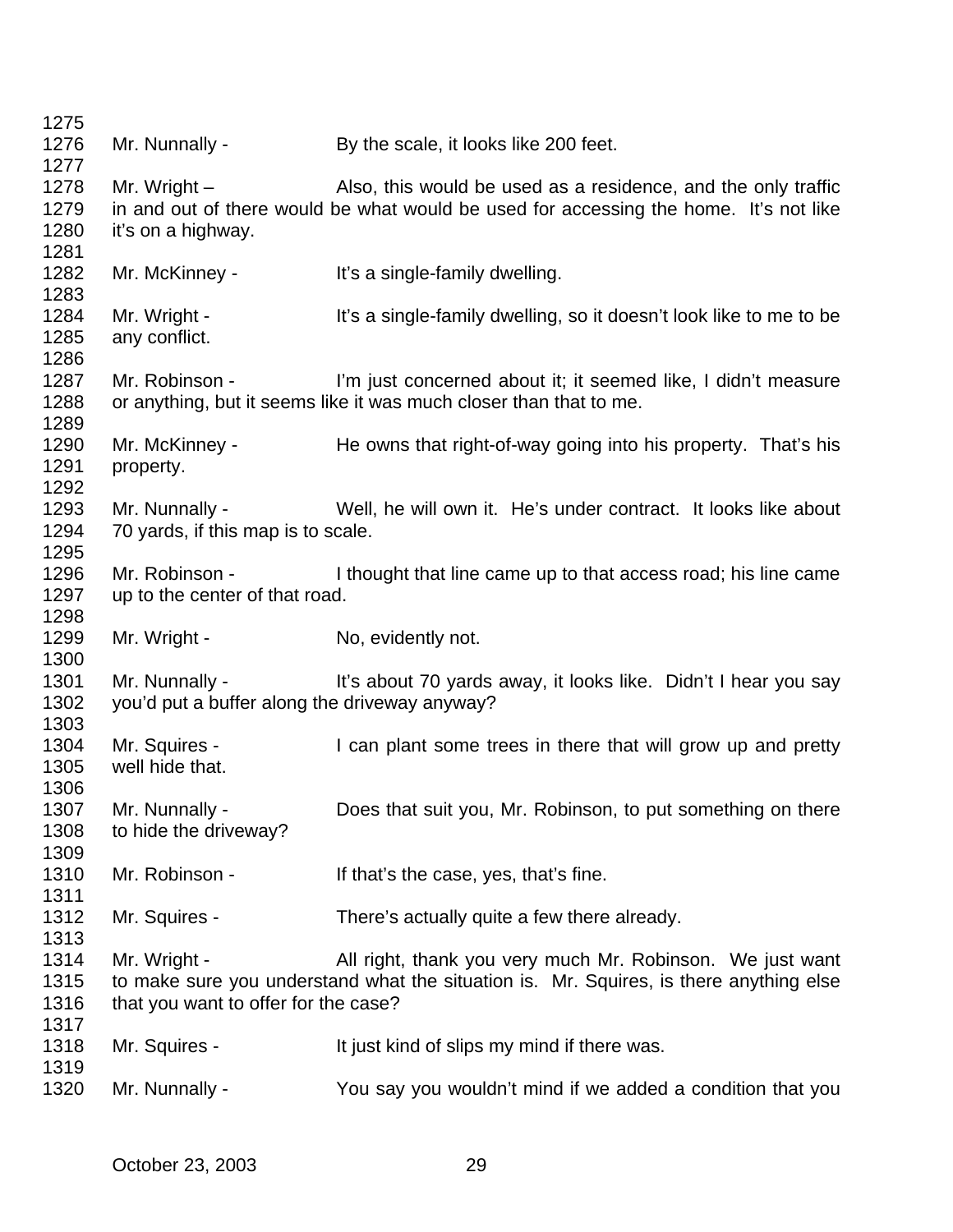| 1321<br>1322                         | would plant some more trees along there, like Mr. Robinson asked you to?                                                                                                                                                                                                                                   |                                                                                                                                                                                                                                                        |  |  |
|--------------------------------------|------------------------------------------------------------------------------------------------------------------------------------------------------------------------------------------------------------------------------------------------------------------------------------------------------------|--------------------------------------------------------------------------------------------------------------------------------------------------------------------------------------------------------------------------------------------------------|--|--|
| 1323<br>1324                         | Mr. Wright -                                                                                                                                                                                                                                                                                               | That's kind of a long ways to plant.                                                                                                                                                                                                                   |  |  |
| 1325<br>1326                         | Mr. Blankinship -                                                                                                                                                                                                                                                                                          | How many trees are we talking about?                                                                                                                                                                                                                   |  |  |
| 1327<br>1328                         | Mr. Nunnally -                                                                                                                                                                                                                                                                                             | He said he's agree to it.                                                                                                                                                                                                                              |  |  |
| 1329<br>1330                         | Mr. Squires -                                                                                                                                                                                                                                                                                              | There's quite a few there.                                                                                                                                                                                                                             |  |  |
| 1331<br>1332<br>1333<br>1334         | Mr. Wright -                                                                                                                                                                                                                                                                                               | It's kind of hard to set a condition on somebody else's land.<br>Couldn't do it on his land; it's got to be on somebody else's land. I think that would be<br>kind of difficult to do. It's up to him if he can work out something with the neighbors. |  |  |
| 1335<br>1336<br>1337                 | Mr. Kirkland -                                                                                                                                                                                                                                                                                             | Mr. Squires, this road is already in existence, and you can<br>drive back into the property you're proposing to buy, right?                                                                                                                            |  |  |
| 1338<br>1339                         | Mr. Squires -                                                                                                                                                                                                                                                                                              | Once I bush hog it, I'll be able to drive back there.                                                                                                                                                                                                  |  |  |
| 1340<br>1341                         | Mr. Kirkland -                                                                                                                                                                                                                                                                                             | It's grass, but you can tell where a roadbed is, right?                                                                                                                                                                                                |  |  |
| 1342<br>1343                         | Mr. Squires -                                                                                                                                                                                                                                                                                              | Yes I can.                                                                                                                                                                                                                                             |  |  |
| 1344<br>1345<br>1346                 | Mr. Wright -<br>Any further questions from members of the Board?<br>Any<br>other opposition? That concludes the case.                                                                                                                                                                                      |                                                                                                                                                                                                                                                        |  |  |
| 1347<br>1348<br>1349<br>1350<br>1351 | After an advertised public hearing and on a motion by Mr. Nunnally, seconded by Mr.<br>McKinney, the Board granted application A-124-2003 for a variance to build a one-<br>family dwelling at 841 Nash Road (Parcel 833-708-5495). The Board granted the<br>variance subject to the following conditions: |                                                                                                                                                                                                                                                        |  |  |
| 1352<br>1353<br>1354                 | This variance applies only to the public street frontage requirement. All other<br>$1_{\cdot}$<br>applicable regulations of the County Code shall remain in force.                                                                                                                                         |                                                                                                                                                                                                                                                        |  |  |
| 1355<br>1356<br>1357<br>1358<br>1359 | At the time of building permit application, the applicant shall submit the<br>2.<br>necessary information to the Department of Public Works to ensure compliance with the<br>requirements of the Chesapeake Bay Preservation Act and the code requirements for<br>water quality standards.                 |                                                                                                                                                                                                                                                        |  |  |
| 1360<br>1361<br>1362<br>1363<br>1364 | Approval of this request does not imply that a building permit will be issued.<br>3.<br>Building permit approval is contingent on Health Department requirements, including,<br>but not limited to, soil evaluation for a septic drainfield and reserve area, and approval<br>of a well location.          |                                                                                                                                                                                                                                                        |  |  |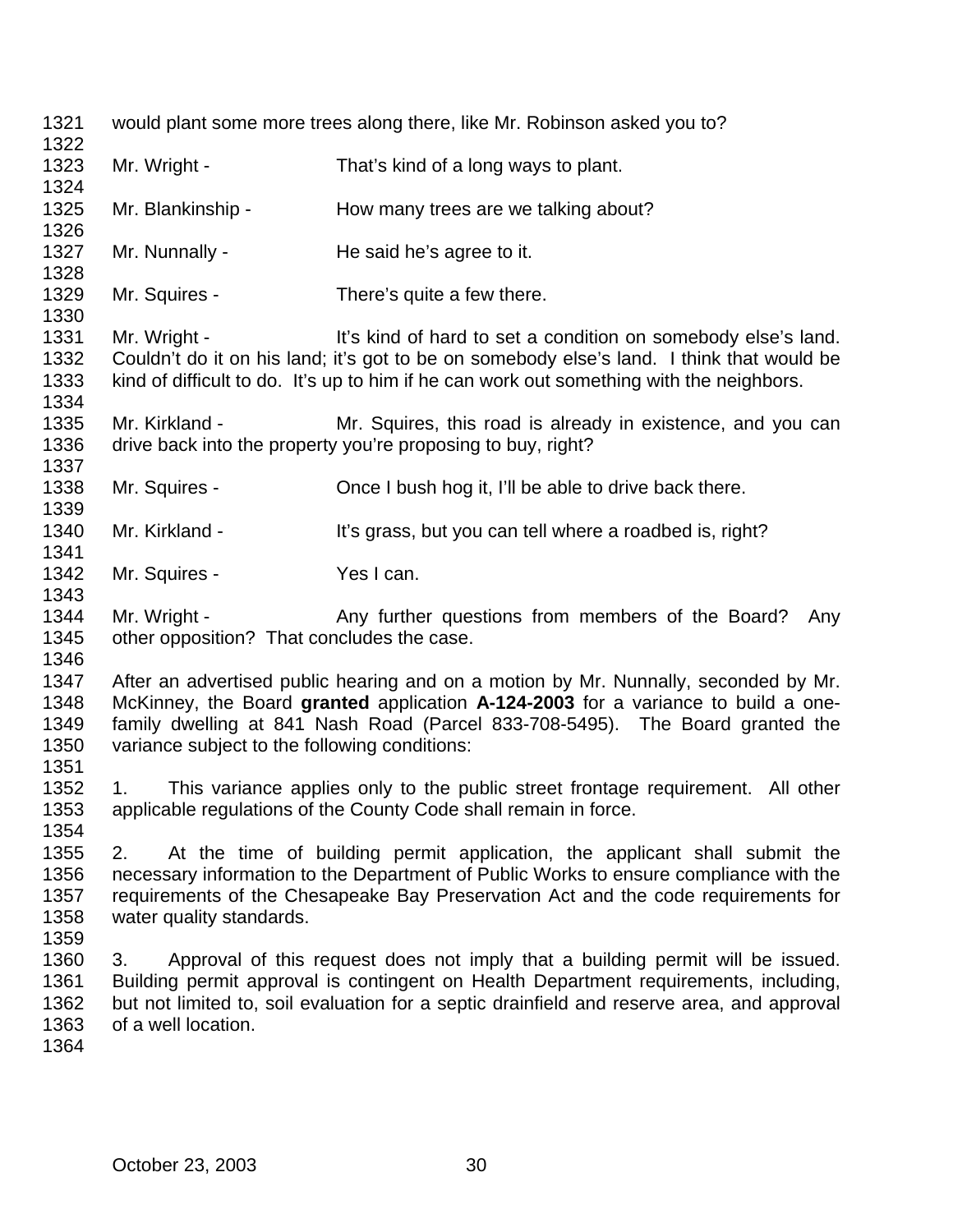4. The owners of the property, and their heirs or assigns, shall accept responsibility for maintaining access to the property until such a time as the access is improved to County standards and accepted into the County road system for maintenance. 1369 Affirmative: Balfour, Kirkland, McKinney, Nunnally, Wright 5 Negative: 0 Absent: 0 The Board granted this request, as it found from the evidence presented that, due to the unique circumstances of the subject property, strict application of the County Code would produce undue hardship not generally shared by other properties in the area, and authorizing this variance will neither cause a substantial detriment to adjacent property nor materially impair the purpose of the zoning regulations. **A -125-2003 SOBHAN MIRSHAHI** requests a variance from Section 24-94 of Chapter 24 of the County Code to build a sunroom on the existing deck at 5209 Woodchuck Court (The Timbers) (Parcel 759-765- 3994), zoned R-3A, One-family Residence District (Brookland). 1383 The rear yard setback is not met. The applicant has 28 feet rear yard setback, where the Code requires 35 feet rear yard setback. The applicant requests a variance of 7 feet rear yard setback. 1387 Mr. Wright - Please state your name. Does anyone else desire to speak? Would you raise your right hand and be sworn please? Mr. Blankinship - Do you swear that the testimony you are about to give is the truth, the whole truth, and nothing but the truth, so help you God? Ms. Mirshahi - Giti Mirshahi. I do. We are building a sunroom, as simple as that, and it's in our back yard, and it seems that we need seven feet of rear yard setback. We don't have enough back there, and that's what we're asking for. 1397 Mr. Wright - So you face on Woodchuck Court, and you're on a cul-de- sac, which causes your house to have to be back a little further, because of the cul-de- sac coming around. And what do you propose to build? Ms. Mirshahi - We are building a sunroom on an existing deck, and we have only 28 feet in the rear yard setback. We need, I believe, 35 feet. 1404 Mr. Wright - Would this be of single-story construction? What type of construction would it be? Would it match your house? Ms. Mirshahi - Yes, it's a sunroom. 1409 Mr. Wright - A lot of glass, I take it?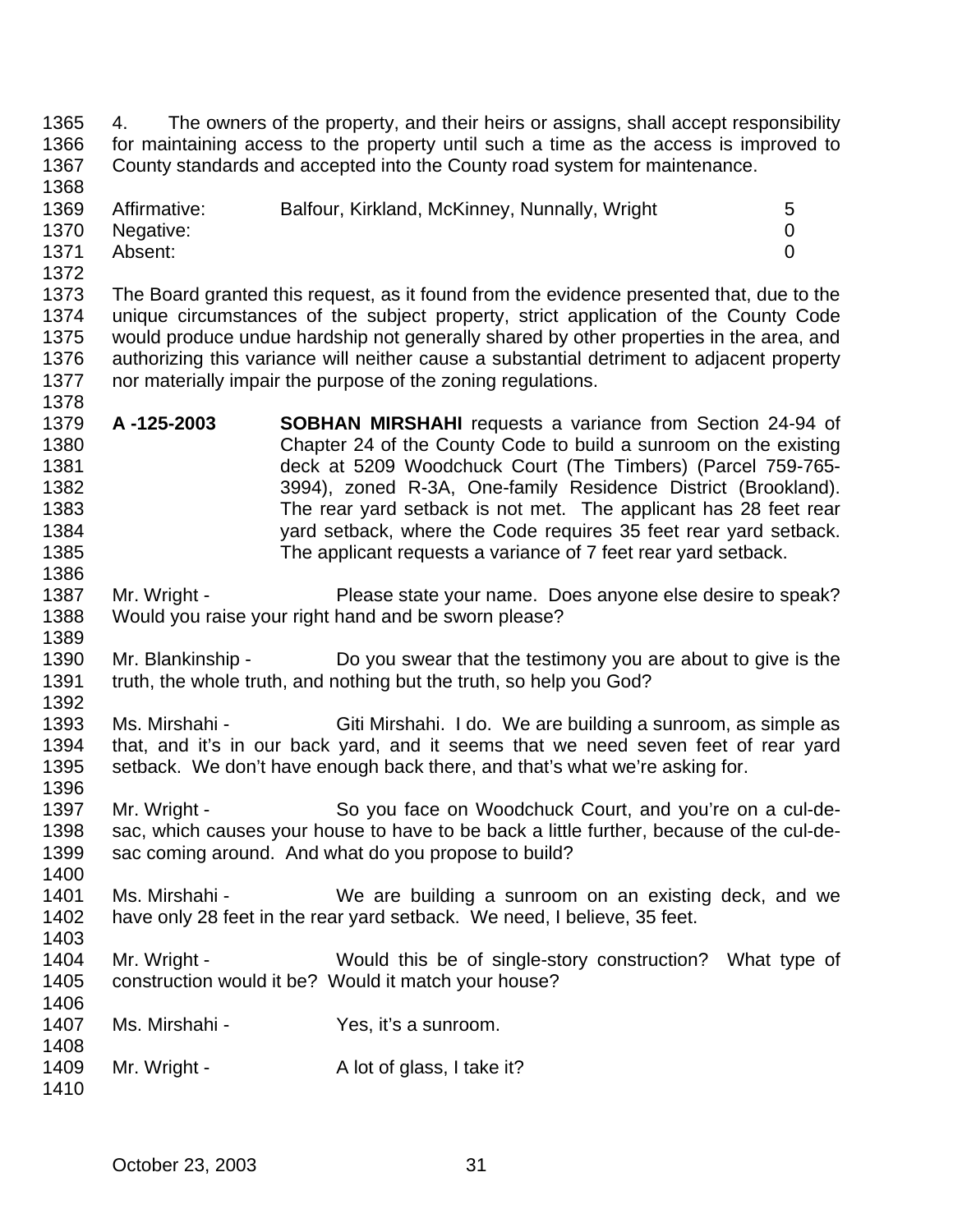Ms. Mirshahi - Yes, a lot of glass, and it's going to be the same color. Mr. Wright - What's located to the rear of your property? 1415 Ms. Mirshahi - It's our neighbor, Jerry Cross, I believe. 1417 Mr. Wright - He faces Woodchuck Place. The rear of your property is to 1418 the side of his house, it looks like. Ms. Mirshahi - Yes, 9105. 1422 Mr. Wright - Is there anything further you wish to state with respect to your case? Any questions of members of the Board? Anyone here in opposition to this request? After an advertised public hearing and on a motion by Mr. Kirkland, seconded by Mr. Nunnally, the Board **granted** application **A-125-2003** for a variance to build a sunroom on the existing deck at 5209 Woodchuck Court (The Timbers) (Parcel 759-765-3994). The Board granted the variance subject to the following conditions: 1. The property shall be developed in substantial conformance with the plan filed with the application. No substantial changes or additions to the layout may be made without the approval of the Board of Zoning Appeals. 2. The new construction shall match the existing dwelling as nearly as practical. 1437 Affirmative: Balfour, Kirkland, McKinney, Nunnally, Wright 5 Negative: 0 Absent: 0 The Board granted this request, as it found from the evidence presented that, due to the unique circumstances of the subject property, strict application of the County Code would produce undue hardship not generally shared by other properties in the area, and authorizing this variance will neither cause a substantial detriment to adjacent property nor materially impair the purpose of the zoning regulations. **A -126-2003 JASON A. WILLIAMS** requests a variance from Sections 24- 95(i)(2) and (2)a of Chapter 24 of the County Code to build a garage and a pool at 2129 Francis Road (Parcel 778-765-7722), zoned R-4, One-family Residence District (Fairfield). The accessory structure location requirement and accessory structure size are not met. The applicant proposes a pool and an accessory structure of 1,296 square feet in the front yard, where the Code allows accessory structures of 682 square feet and accessory **Structures** in the rear yard. The applicant requests a variance of 614 square feet accessory structure size and location of two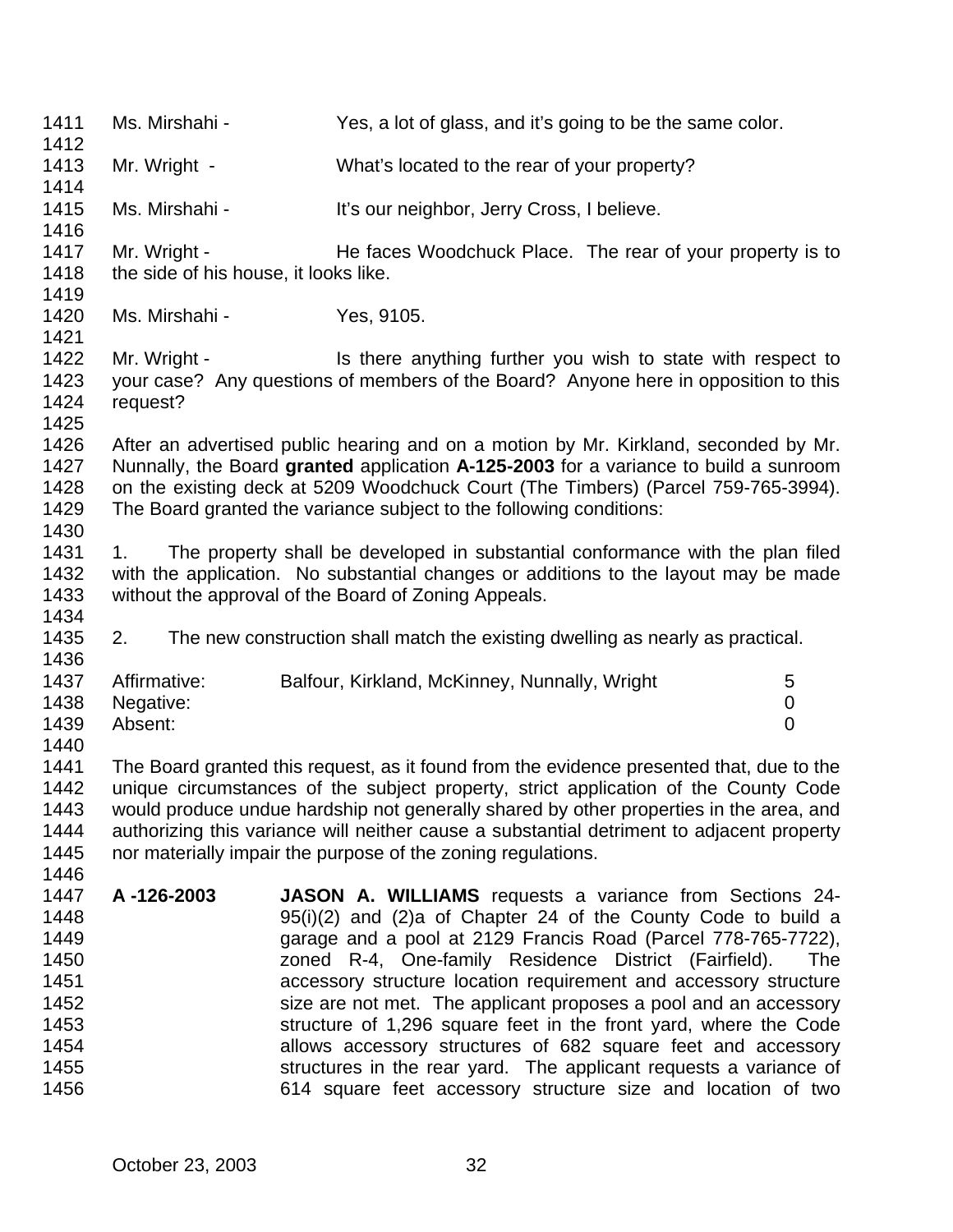accessory structures in the front yard.

- Mr. McKinney Mr. Chairman, I wish to abstain from this case.
- 1461 Mr. Wright - Please state your name. Does anyone else desire to speak? Would you raise your right hand and be sworn please?
- Mr. Blankinship Do you swear that the testimony you are about to give is the truth, the whole truth, and nothing but the truth, so help you God?
- Mr. Williams I do. My name is Jason Alexander Williams. I want to pass out to you a handout; the people who are reviewing it said that I needed to change the size of the dormer across the back, and so I've got that updated. The first plan of the dormer was more than half the roofline, so I had that changed, which you can see is noted in the review. The problem is, when I built this house, I didn't realize that my house faces a driveway that my neighbor and I share. We bought two acres. He built his house above mine, basically, from the plat that you see. My house faces the driveway that we share to get out of the property. We didn't realize at the time that my front yard is actually obviously along Francis Road, and when I set my house up, when I wanted to put the pool in, we realized that it was actually my front yard I'm trying to put it 1477 in. I guess the good thing is that my house sits way back off the road over 250 feet, and there's a big buffer area between my house and Francis Road; at this time it's full of trees. It's about where that garage and pool will go, so all the problem stem from is me having to place it in my front yard. I own a landscaping company, and I propose to buffer along the property line at the rear of my property, going all the way down to Francis Road, basically to where I would be covering the neighbor that's beside me. He's here today. Then I'd buffer across the front part of my property, all the way over, so that when you look from Francis Road back, eventually all you will see is evergreen trees.
	-
	- Mr. Nunnally What happens to that pretty old tree we've got pictures of?
- Mr. Williams Oh, no, that tree stays. That's probably one of the older trees in Henrico; I don't want to lose it. I had an arborist come out, and he estimated that tree to be over 200 years old, so that tree's not moving. If you look at the picture to the left of that tree, you'll see that big area of brush and trees. Inside that line, it's where the garage will be, back in there a little bit, and then in between the garage and the house will be a pool. If you will look at that area, if you'll go back to that last picture again, where that line of existing trees is, I propose to come in and plant evergreen trees, double spaced, two lines across that whole property line, so that it will buffer it off from Francis Road, and no one will see it. I also propose to go up the property line, from where the garage is, to my existing house, so that my neighbor, who is to the left in 1499 that picture, will not have to view that as well.
- 

- 1501 Mr. Wright Have you read the conditions?
-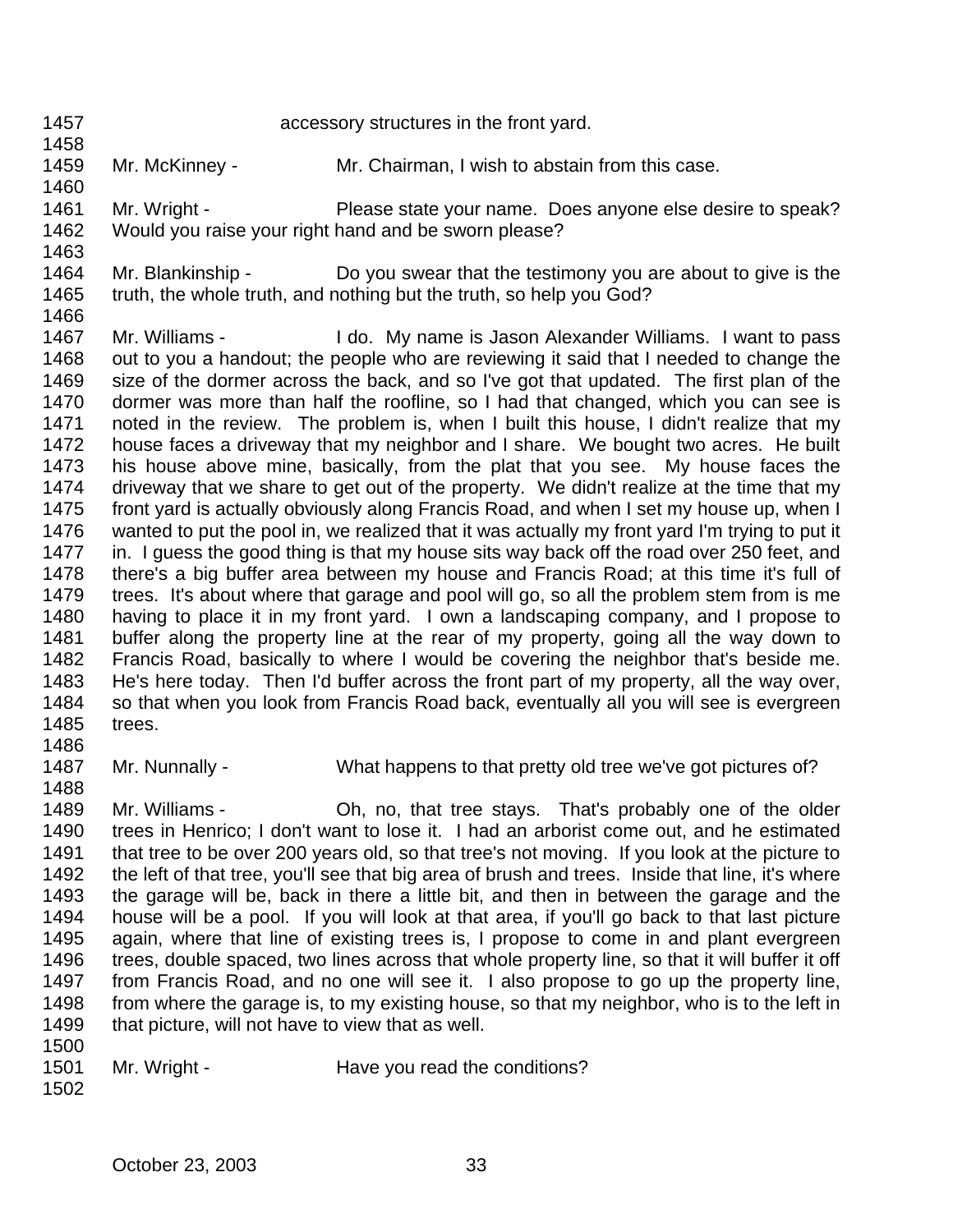Mr. Williams - Yes sir. Mr. Wright - That number 3, is that what you're talking about, or is that consistent with what you want to do? 1508 Mr. Williams - Yes, yes. 1510 Mr. Wright - You may be proposing to do more than that. Mr. Williams - I'm actually proposing to do more than that. When it's all said and done, this is going to cost me well over \$100,000, just for the structure and the pools, so I propose to spend about 20% of that in landscaping, so \$20,000 would be well more than what they're asking for here. I own a landscape company. I have 32 employees. So I'm a big company; I plan to do the landscaping and make sure it's done right. 1519 Mr. Wright - Do you have any problem with us, including what's said in # 3, if this is approved? How far would this garage be from Francis Road? Mr. Williams - I approximate it's going to be somewhere in the neighborhood of at least 120 feet back from Francis Road, well over 100 feet for sure. 1525 Mr. Wright - And the pool would be between the garage and the house, so that would not be visible? Is that building shown on the adjacent property a storage building or a garage or something? Mr. Williams - On the adjacent property to the right, where it says Robert Bracey? That's a garage of my neighbor. Mr. and Mrs. Woodson, is it a two-car or a three-car garage? It's a three-car garage, which is what I'm proposing. Mr. Wright - So that's their garage. Your pool would be well behind even the garage. Mr. Williams - It would probably be about adjacent to it, yes. On the drawing that I turned in, I had put on there, just for the purposes of not having it staked out yet, that the garage would be 87 feet, but after going in there and measuring, it's not going to be inside of 100 feet, and most likely it is going to be around 100 feet from Francis Road. I'd like to have it as close to my house as possible, but I want to have room to do the landscaping and to have a nice pool deck around the pool, so I don't want it to be on top of my house. In this picture right here, right to the left of my property line, there's another about 15-20 feet of grass, and then there's a driveway that runs all the way up the property line, and then there's a house right there. At 2121 there's a house about 110-120 feet from mine. Mr. Wright - That house is way back off the road. That house is behind your house. And then it's open all the way from there to Francistown Road.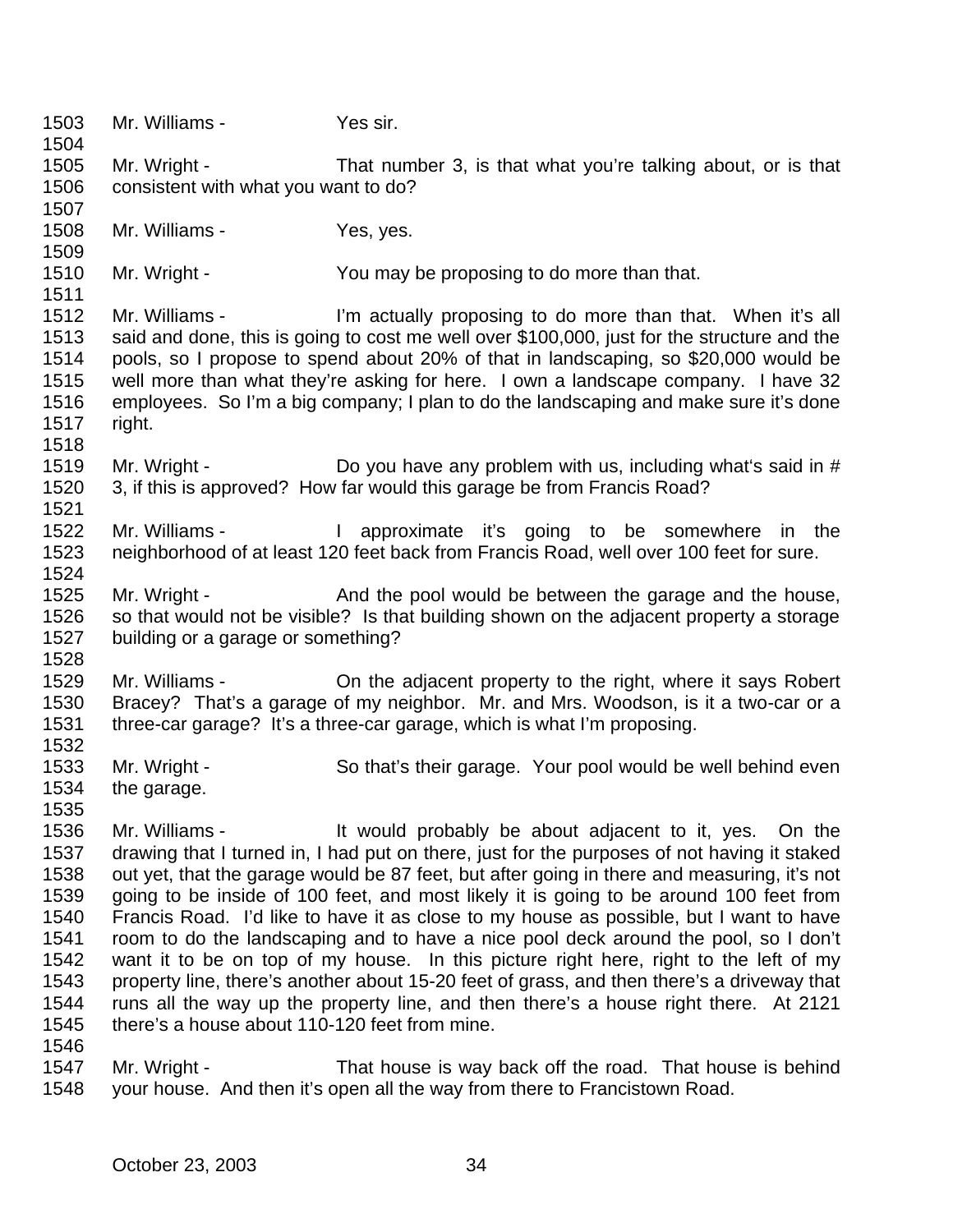Mr. Williams - We have a wooded section down the right side of that property at 2121, which buffers that. We have a privacy fence that we constructed for all of those neighbors. There's a twenty-foot landscape zone, then there's a driveway, and then there's about another fifteen feet of land that 2121 owns, and then there's my property. I cut his grass in essence. I just have a very narrow lot; that's the problem I have. I have a very long lot, but it's very narrow. 1557 Mr. Wright - How wide is your lot? Mr. Williams - About 78-79 feet, 78 at the back, 80 at the front. But it's 340 feet on one side, 321 on the other, and my house sits back a pretty good ways. You can't really see it in the summer time from Francis Road because of the trees that are there now. Mr. Wright - You don't have any flooding problems there, or anything, do you? Mr. Williams - We have an area between Mr. Woodson's yard and mine that stays wet in the back. That's an area that I had actually dug a trench down through and have pipes sitting there waiting to go in, to make sure there's not going to be a problem. When I build this, obviously I can't have a lot of water sitting around near the foundation of a garage or around a pool area, and I certainly don't want to create a problem for my neighbors, so I've already started the process of doing the drainage. 1574 Mr. Wright - Anything further you have to say, Mr. Williams? Any other questions from members of the Board? Anyone here in opposition to this request? Were you sworn to begin with? We need to get you sworn in. Mr. Blankinship - Do you swear that the testimony you are about to give is the truth, the whole truth, and nothing but the truth, so help you God? Mr. Woodson - I do. Charles Woodson. I think Jason pretty much cleared up what I wanted to know. All that I got mentioned the front and the back, and I couldn't determine just what the front and the back were, and he's just pretty much cleared that up. Now where your big tree is, that's what you're calling the front, right? I always thought it was the side. Mr. Blankinship - The front of the lot, the side of the house. Mr. Wright - So you're satisfied with what he wants to do? Mr. Woodson - I don't have any objections to whatever he's trying to do. Mr. Wright - That's fine. We certainly appreciate your coming down. Anything further you wish to say.